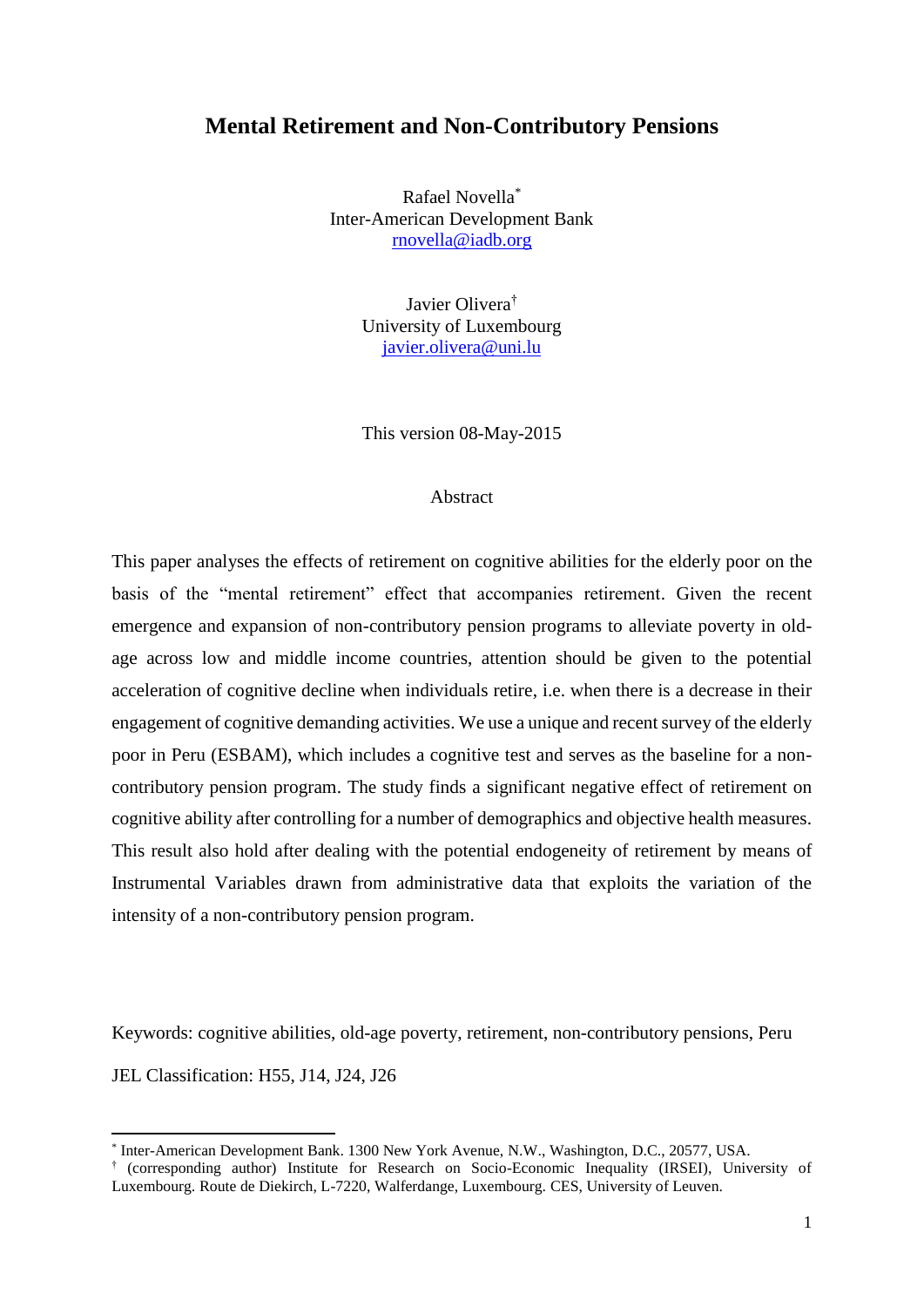## **1 Introduction**

Although cognitive abilities will certainly decline with age, the major event of labour retirement can accelerate this trend. This will occur because the individual is leaving a more cognitive challenging environment, (as work is), to be in a generally less stimulating setting of retirement. This explains the "use it or lose it" hypothesis (Rowe and Kahn, 1998; Schooler, Mulatu and Oates, 1999) in which one must keep an "engaged life style" in order to lessen the decline of cognitive functioning. Therefore, if individuals do not expend time on cognitive maintenance and repairing activities, we will observe a "mental retirement" effect (Rohwedder and Willis, 2010). On the basis of these ideas, a recent strand of the economic literature examines more thoroughly the causal effects of retirement on cognitive abilities (Börsch-Supan, 2013). For example, Rohwedder and Willis (2010), Mazzona and Peracchi (2012), Bingley and Martinello (2013) and Celidoni, Dal Bianco and Weber (2013) exploit country differences on retirement age legislation in the US and Europe as credible instruments to uncover a significant effect of retirement on cognitive functioning. All these studies are based on industrialized countries where social security coverage is extended and therefore retirement regulation can offer a convincing instrument.

The analysis of the "mental retirement" effect is more challenging in the case of less industrialized economies. Generally, in this setting, social security coverage rates are low, individuals tend to keep working at advanced ages or never retire, credit constraints are large and survey data including cognitive skills questions are scarce. However, it is expected that the recent emergence of non-contributory pension programs aimed at alleviating poverty in oldage will induce a significant number of elderly into retirement. For example, De Carvalho-Filho (2008) estimated that about 40 percent of recipients fully retired upon receiving a noncontributory pension in rural Brazil, with the rest of recipients drastically reducing their working hours. In line with the literature on mental retirement, we consider that the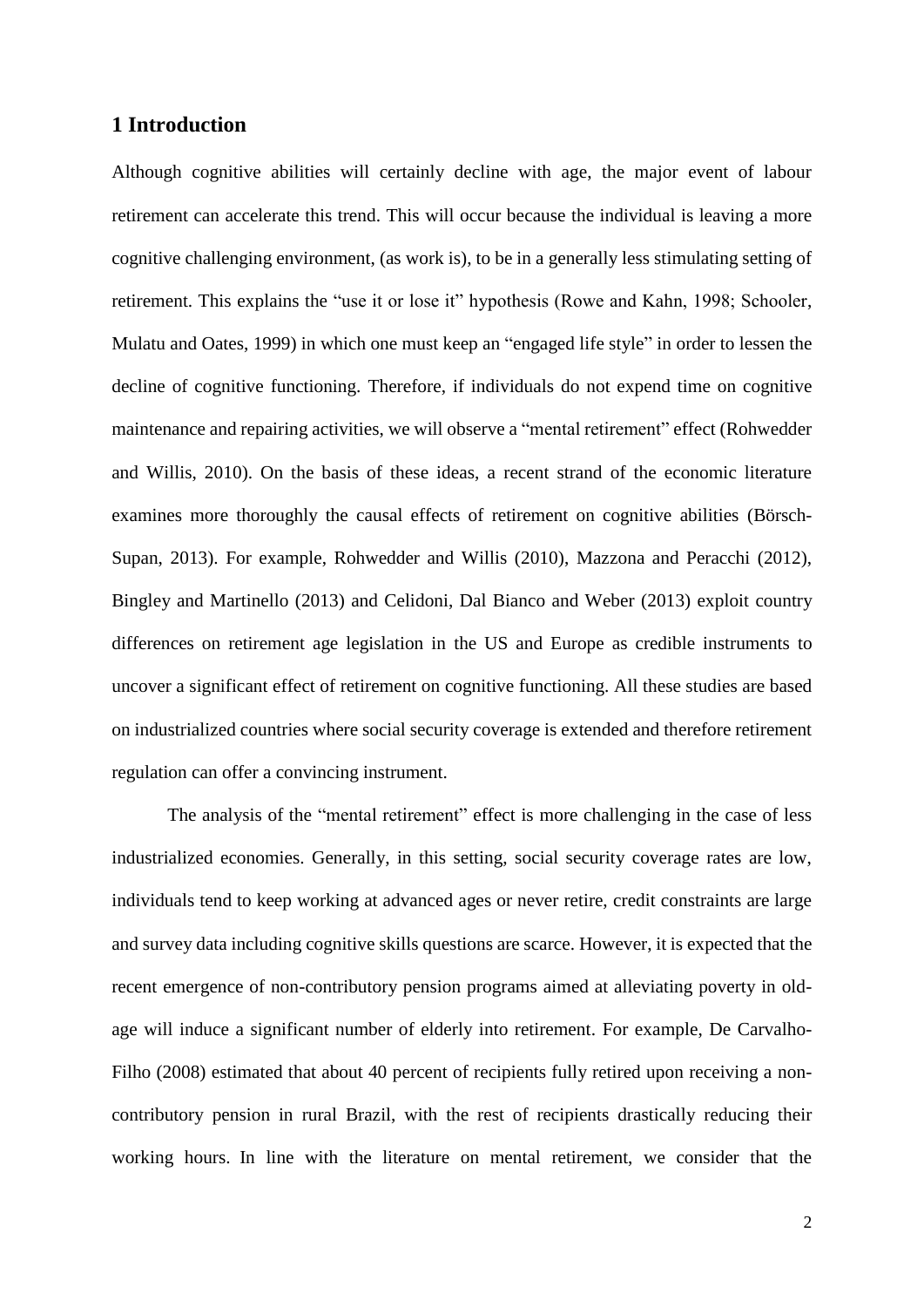implementation of non-contributory pension programs may accelerate the decline of cognitive abilities of the elderly if these individuals do not maintain an engaged life style after retirement. The introduction of non-contributory pensions is becoming very popular in Latin America. During the last 10 years, 12 countries have implemented such policies (see Table A1 in the Appendix). Although transfer generosity, coverage and access requisites vary widely in the region, we are again witnessing a major shift in the strategy to deal with social protection and poverty in old-age<sup>1</sup>.

Cognitive abilities are an indicator of accumulated human capital that depreciates. Therefore, the retirement induced by non-contributory pensions may accelerate this depreciation unless the individual takes enough measures for cognitive maintenance or repairing (McFadden, 2008). This will eventually lead to a faster deterioration of human capital in later life. Elderly individuals with more cognitive impairments are less autonomous and can represent a major public health problem in the context of ageing societies. As reported by Bonsang, Adam and Perelman (2012), cognitive impairment or dementia is associated with lower quality of life, increased disability and higher health expenditures. Moreover, the majority of non-contributory pension recipients live in poor rural areas so it is important to maintain cognitive healthy elderly individuals as they play an important role in transmitting traditions, dialects, customs and community memories.

In this paper we study the effects of retirement on cognitive functioning in a sample of poor Peruvian elderly. Peru has recently implemented a non-contributory pension program that includes a new household survey for 65-80 year old individuals that contains questions on cognitive functioning. The Survey of Health and Wellbeing of the Elderly (ESBAM) is the baseline for *Pension 65*, the non-contributory pension scheme implemented at the end of 2011.

1

<sup>&</sup>lt;sup>1</sup> The structural pension reform of the 90's made pension systems financially sustainable with the implementation of individual capitalization accounts. However, the pension coverage rate remained low, with acute differences between rural and urban areas and among income groups (see Rofman and Oliveri, 2011).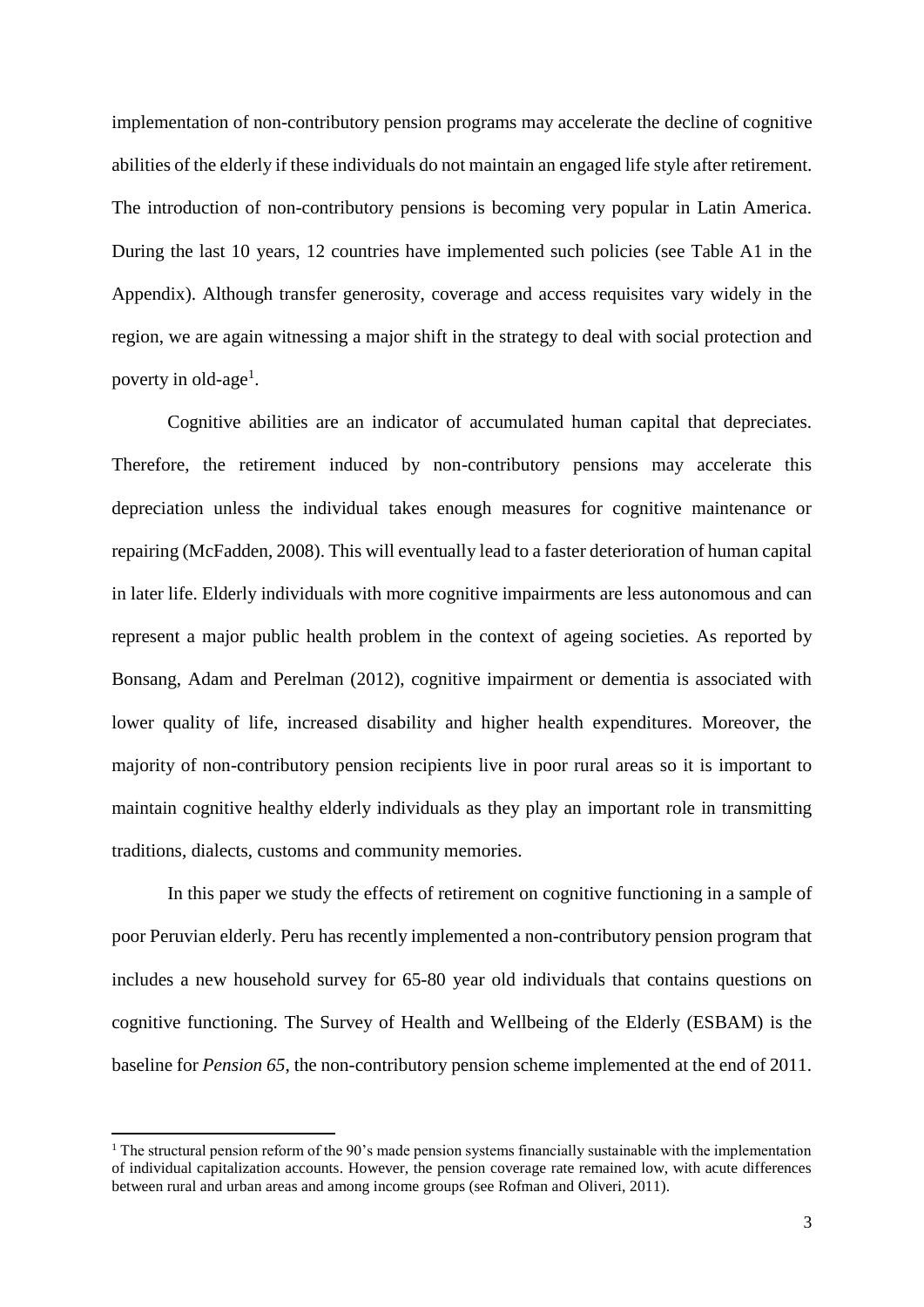Although this is a cross-section dataset, it contains a large number of retirees and working individuals at later ages, which allow us to observe cognitive differentials between working and non-working persons in later years. This is different from what has been done in industrialized countries where cognitive functioning is hardly observable in working individuals at advanced ages because early and normal retirement occurs mostly at legal ages (mainly between 55 and 65). Additionally, we use administrative data from *Pension 65* and exploit the variation of intensity of the program at district level as a source of exogenous variation, which is expected to affect cognitive functioning only through retirement.

In our empirical strategy we first use OLS estimation to measure the relationship of retirement and cognition. In measuring this relation we depart from previous related literature by controlling the influence of different confounders on cognitive ability, such as schooling, sex, age, household demographics and objective health indicators. This allows us to reduce the potential bias due to omitted variables. Specifically, we use arm-span, which is a better measure than height in old-age population to proxy the nutritional status acquired in childhood that positively affects cognitive ability development (Case and Paxon, 2008; Guven and Lee, 2013a and 2013b). Thus, our paper follows the large body of recent research documenting the importance of accounting for parental inputs (proxied by arm-spam in our case) and schooling at early ages in the formation of cognitive skills (Todd and Wolpin, 2003; Cunha, Heckman, Lochner, Masterov, 2006; Cunha, Heckman and Schennach, 2010; Cunha and Heckman, 2007 and 2008). Moreover, to account for current nutritional status, we use individual altitudecorrected measure of haemoglobin as there is evidence that poor nutritional status is associated to an increase in the risk of dementia (Hong et al., 2013). Diagnosed illnesses related to mental disorders are also controlled for. We also control for observed (extreme poverty rate) and unobserved characteristics (fixed-effects) at the district-level to account for characteristics that might affect cognition.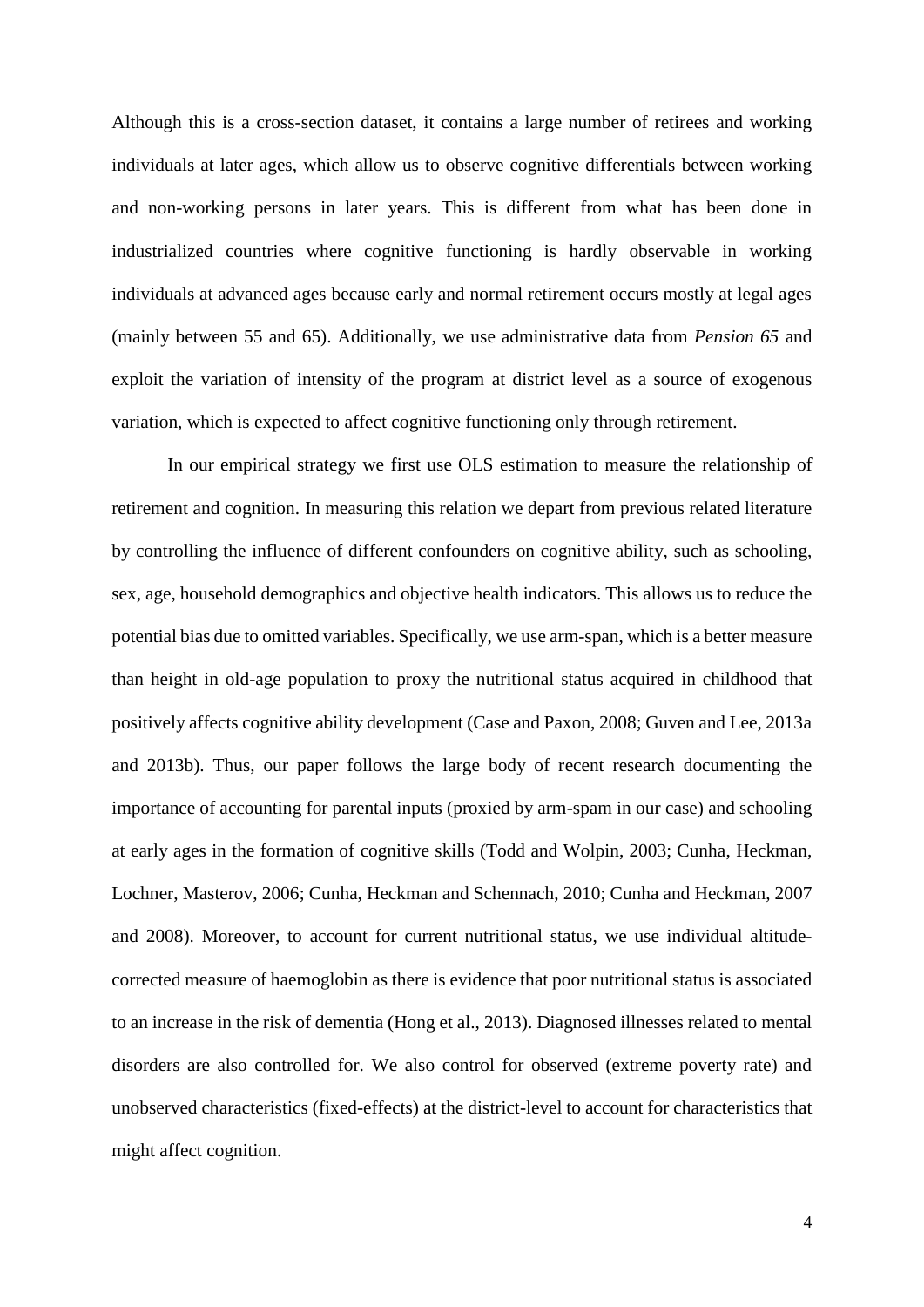In order to deal with the potential endogeneity (e.g. reverse causality) of retirement and cognitive functioning, and given the binary nature of the retirement variable, we estimate a Control Function (CF) model (Wooldridge, 2010). As instruments for retirement, we use the number of months since *Pension 65* has been operating in the district of the respondent and the total number of *Pension 65* beneficiaries in the district in October-November 2012, just before the ESBAM data was collected. Both variables are obtained from administrative data of *Pension 65*. We exploit the variation in the timing of implementation of the program across districts and argue that observing a stronger presence of *Pension 65* in the district increases the expectation of an individual to receive the transfer. Therefore, the individual can accelerate the decision of retirement, and only through this channel, affect cognition. We also check the association of retirement and the four component dimensions of our measurement of cognitive functioning.

Our results show that, relatively to those who continue working, retirement has a statistically significant negative effect on cognition (in a range of about -0.14 to -0.16 standard deviations). The size of this effect is about four times larger than the negative effect of age on cognition functioning. The dimensions of cognitive skills that seem to be most affected are *orientation* and *memory*.

The rest of the paper is organized as follows: Section 2 discusses the relation between non-contributory pensions and cognitive functioning. Section 3 presents the dataset and variables considered in the empirical analysis. Section 4 discusses the empirical strategy. Section 5 reports the results and performs some robustness checks. Finally, section 6 concludes.

## **2 Non-contributory pensions and cognitive functioning**

There is a great deal of differences among the new non-contributory pension schemes implemented in Latin America, but it is common to observe that the recipients are mostly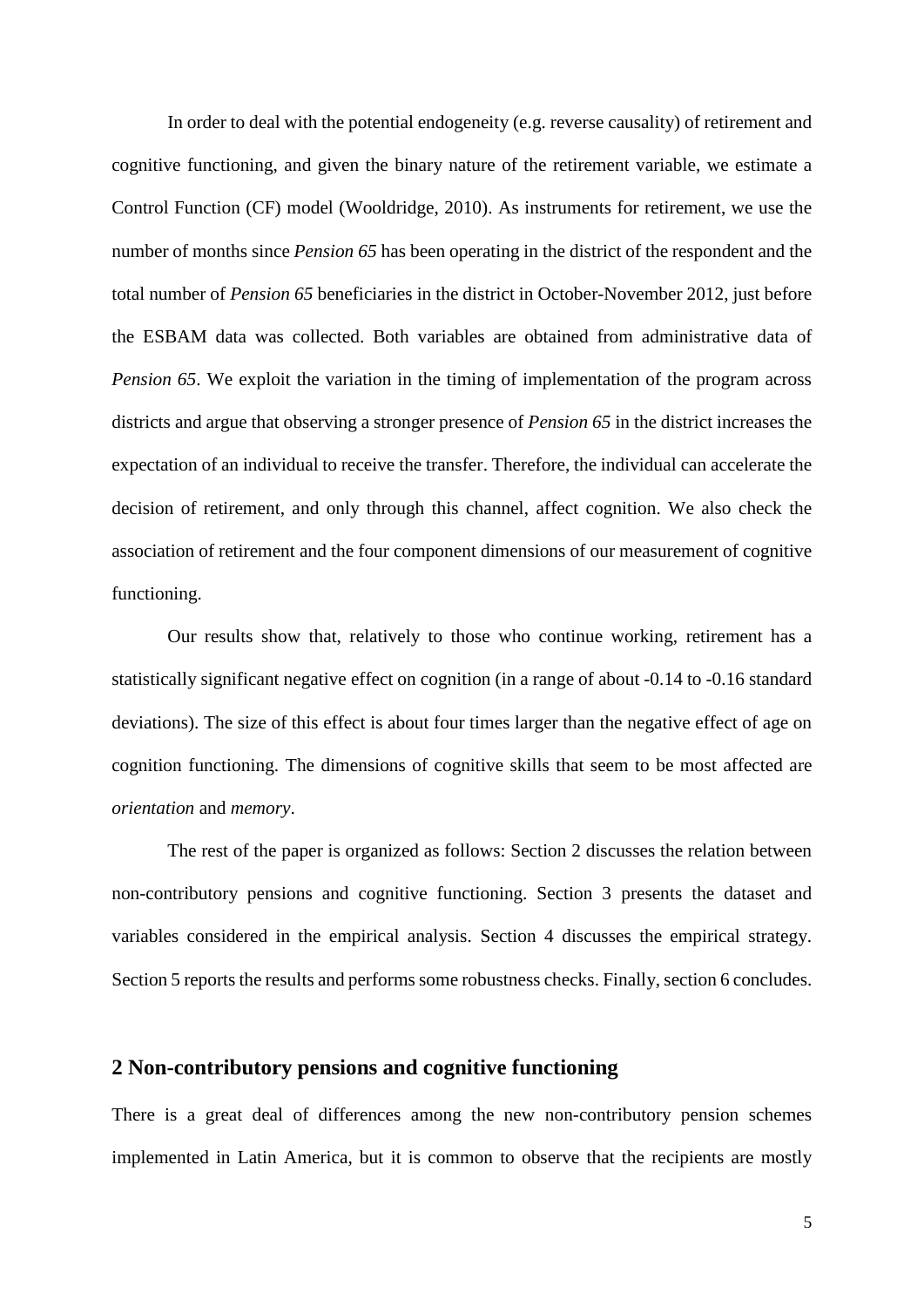elderly living in poverty and rural areas who were unable to save in the contributory pension scheme. Among the possible causes of why these individuals did not make savings for old-age is that they worked mainly in informal and/or agricultural activities where no contributions are enforced, and their incomes were close to subsistence levels. One of the goals of noncontributory pensions is to allow old-age individuals to finally retire from labour with a secure stream of income instead of continuing to work until very advanced ages or their entire lives. This "Ceaseless Toil" pattern, as noted by Davis-Friedmann (1991) and analysed in Benjamin, Brandt and Jia-Zhueng (2003) to account for labour supply of the elderly in rural China, is commonly observable in less developed countries with low pension coverage.

The introduction of a non-contributory pension program can induce a massive retirement and provoke a faster reduction in the cognitive stock of old-age individuals. For instance, evidence from a non-contributory pension program in rural Brazil suggests that about 40 percent of recipients fully retire from the labour market upon receiving the transfer, with the rest of recipients drastically diminishing their working hours (De Carvalho-Filho, 2008). The effect of retirement on cognitive skills can be particularly important in the rural area. Firstly, there are more pension recipients in rural areas because of higher poverty incidence. Secondly, the educational attainment of rural elderly individuals is lower, so that any effect of retirement on cognitive functioning will start at an already relatively low level of cognition. Moreover, it is important to keep cognitive healthy elderly individuals as they are essential in transmitting traditions, dialects, customs and community memory. In Latin American countries severely hit by political violence (e.g. Guatemala, El Salvador, Colombia and Peru) the oldage members of rural communities are the ones who have helped in recounting events, casualties and location of victims. Even in censuses and other official visits, the elderly are the household members who indicate the family composition and other household variables because prime-age members are frequently working in distant places. Furthermore, having a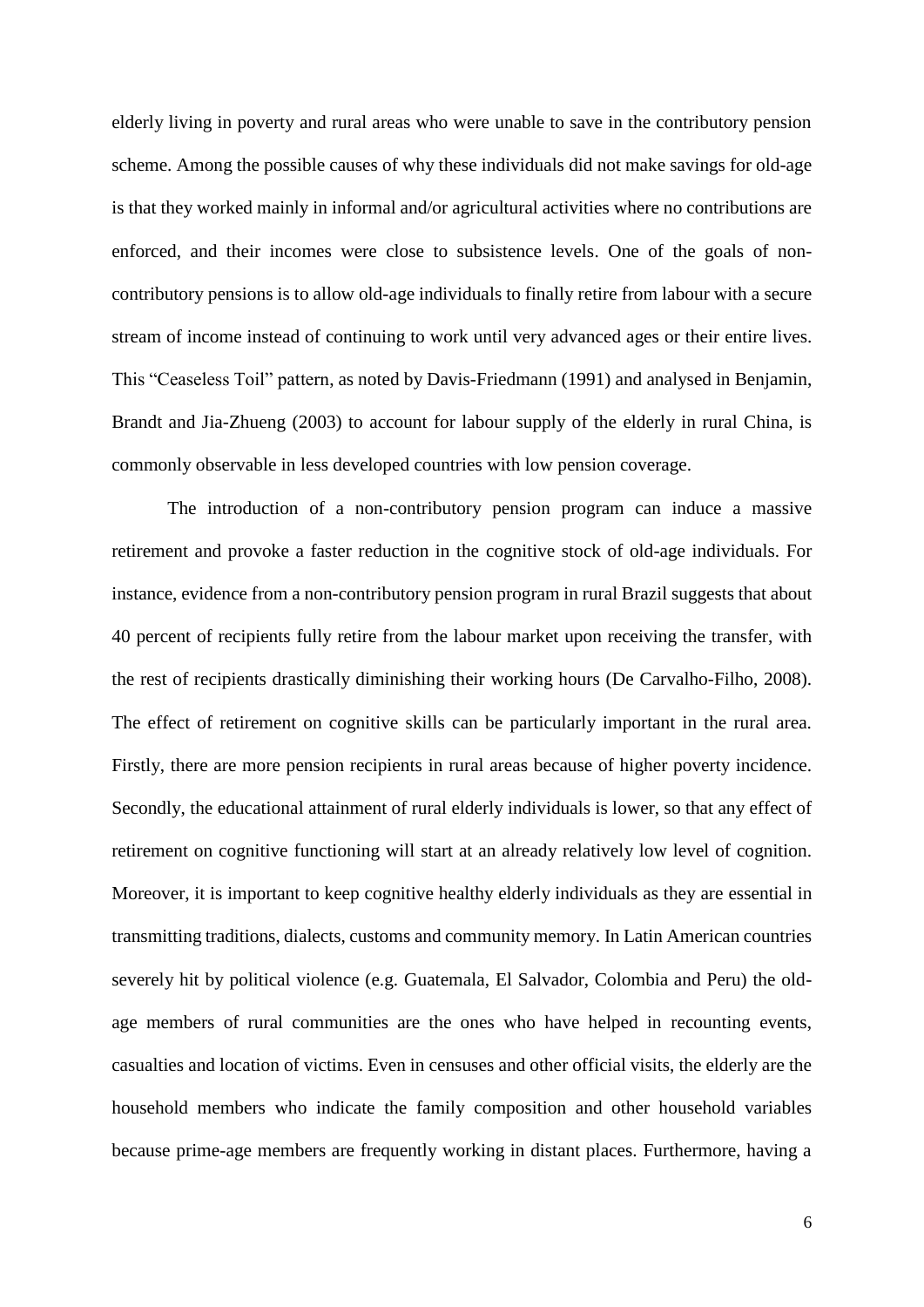good cognitive functioning is important for making better financial decisions and can lessen public expenses in health for the elderly (Lei et al., 2012; Bonsang et al., 2012).

In the case of Peru, *Pension 65* is non-contributory pension scheme implemented in October 2011, which is administrated by the Ministry of Development and Social Inclusion of Peru (MIDIS). The cash transfers of this program are targeted at individuals aged 65 or over who do not receive a contributory pension and live in a household officially classified as extreme poor. The system to assign poverty classifications to the household (non-poor, extreme poor and non-extreme poor) is called SISFOH and is based on an algorithm composed by the weighted sum of different socio-economic variables such as material conditions of household, assets, incomes, education level and access to basic public services. It is worth to note the rapid growth of the program; by the end of 2014, there is a total of 450,000 recipients that represents 14.2 percent of the population aged 65 or over.

## **3 Data**

#### **3.1 The Survey of Health and Wellbeing of the Elderly**

The Survey of Health and Wellbeing of the Elderly (ESBAM) is a unique and recent survey collected by the National Institute of Statistics of Peru (INEI) between November and December 2012. It includes a detailed questionnaire for 65-80 year old persons, which collects information about their socio-economic conditions, subjective wellbeing, expectations, beliefs and several subjective and objective health related issues. Furthermore, ESBAM includes socio-economic questions at the household level and for each household member. Detailed questions on expenses and income are also recorded. All information is collected face-to-face by interviewers, while data on anthropological measures, arterial pressure and blood samples are collected by technicians specialized in collecting these measures.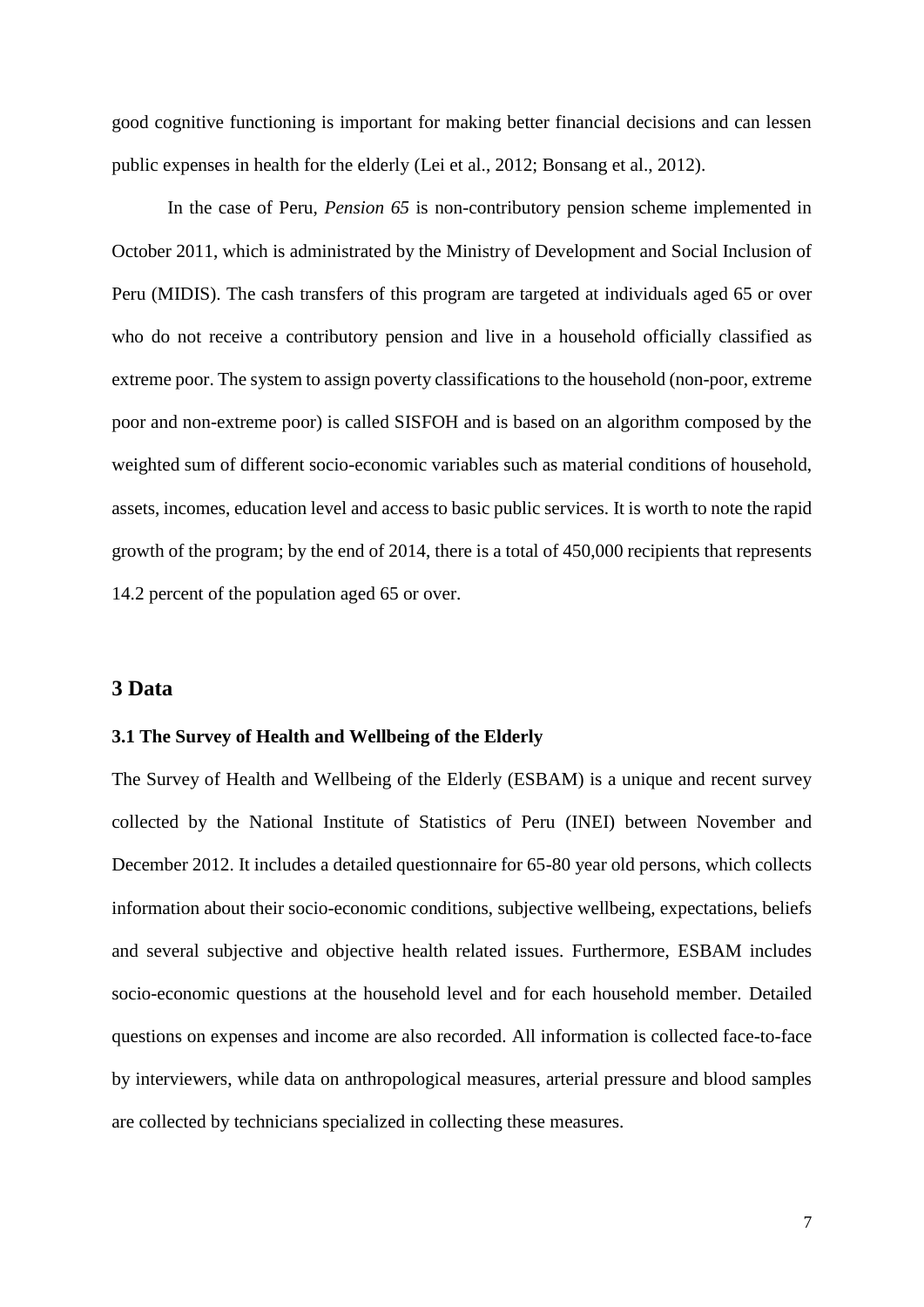The data was gathered in twelve departments<sup>2</sup> (half of the total in Peru) where MIDIS had already completed the census of socio-economic variables intended to update its targeting score system SISFOH<sup>3</sup>. The population to study in ESBAM are the  $65-80$  year old individuals living in households classified as poor according to SISFOH. The sampling selection is probabilistic, independent in each department, stratified in rural/urban areas and carried out in two steps. In the first step the Primary Sampling Units (PSU) are census units in urban areas and villages in rural areas with at least 4 households living in poverty and with elderly members. The selection of PSU is made by Probability Proportional to Size (PPS) according to the total number of households. In the second step, 4 households are randomly drawn from each PSU for interview and 2 for replacements. After dropping 65 individuals that did not answer the questionnaire themselves for the elderly (persons with severe impairments like blindness and deafness), 152 pensioners (85 individuals self-reported as *Pension 65*'s beneficiaries) and individuals with missing information in relevant variables, the final sample considered in the regressions corresponds to 3,790 individuals (see Table 1).

| Age group | Rural | Urban | Total |
|-----------|-------|-------|-------|
| $65 - 68$ | 819   | 488   | 1307  |
| 69-72     | 678   | 403   | 1081  |
| 73-76     | 527   | 311   | 838   |
| 77-80     | 345   | 219   | 564   |
| Total     | 2369  | 1421  | 3790  |

Table 1. Sample composition in ESBAM

Source: Authors' elaboration on the base of ESBAM

1

 $2$  The department is the first political and territorial division in Peru, the second one is the province, and the third one is the district. Some districts, particularly in rural areas, are further divided in villages (*centros poblados*). <sup>3</sup> 35% of the sample was collected in November and 65% in December 2012.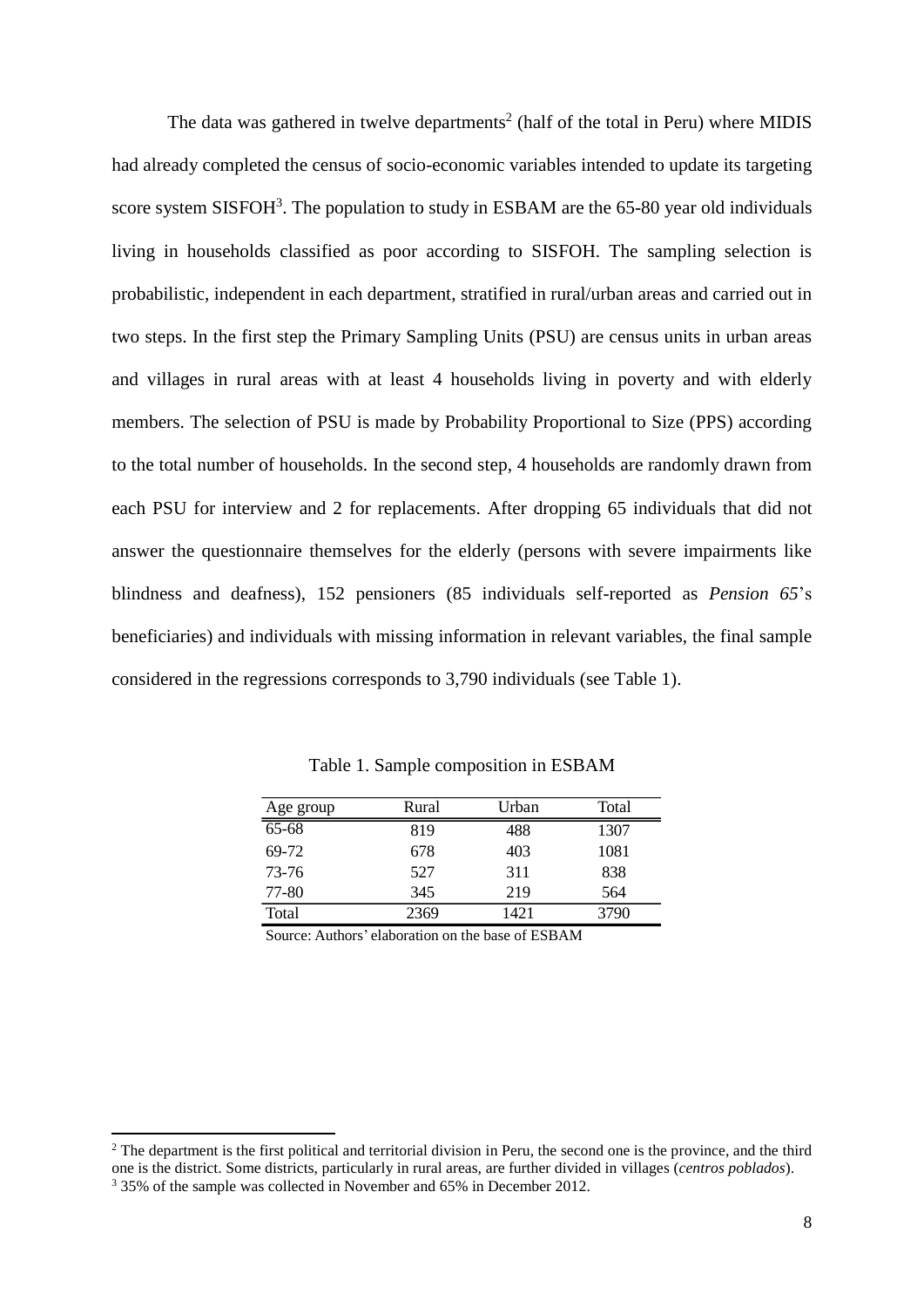#### **3.2 The cognitive score**

ESBAM uses a reduced version of the mini–mental state examination (MMSE) (Folstein M.F, Folstein S.E. and McHugh, 1975) to evaluate cognitive functioning of the elderly, which is similar to the adapted version used in the Survey on Health and Well-being of Elders (SABE) implemented during the early 2000s in seven capital cities of Latin America and the Caribbean. Taking into account the low literacy rates among Latin American elders, the reason for this adaptation was to minimize the strong bias produced by education on performing the test (Fillenbaum et al., 1988; Herzog and Wallace, 1997). This is relevant for our sample of elderly poor who report low literacy rates (28.5%).

Table 2. Distribution of cognitive score by question

| Cognitive skills question $(N=3790)$ | Correct answers (%) |       |       |                          |                          |        |       |
|--------------------------------------|---------------------|-------|-------|--------------------------|--------------------------|--------|-------|
|                                      |                     |       |       |                          | 4                        | Total  | Score |
| Orientation                          | 2.05                | 6.67  | 16.21 | 30.20                    | 44.87                    | 100.00 | 3.09  |
| Word memory immediate recall         | 0.53                | 1.50  | 13.13 | 84.84                    | $\overline{\phantom{a}}$ | 100.00 | 2.82  |
| Command following                    | 0.40                | 3.51  | 21.10 | 74.99                    | $\overline{\phantom{a}}$ | 100.00 | 2.71  |
| Word memory delayed recall           | 6.33                | 10.76 | 33.27 | 49.64                    | $\overline{\phantom{a}}$ | 100.00 | 2.26  |
| Drawing                              | 12.04               | 87.96 | -     | $\overline{\phantom{a}}$ |                          | 100.00 | 0.88  |
| Total                                |                     |       |       | $\overline{\phantom{a}}$ |                          |        | 11.76 |

Source: authors' elaboration on the base of ESBAM.

Our score of cognitive functioning is computed with five questions dealing with different aspects of cognitive functioning. The first question is about *orientation* and asks about the day of the month, the month, year and day of the week. Each correct answer receives one point. The second question measures *immediate memory recall*; three words are mentioned and the respondent has to repeat them immediately after, in any order. These words are asked later again (forth question) in order to measure *delayed memory recall*. A point is given for each word correctly answered. The third question is a *command* of three actions that the respondent has to follow orderly: "I will give a piece of paper. Take this with your right hand, bend in half with both hands and place on your legs". Each correct action receives one point. In the fifth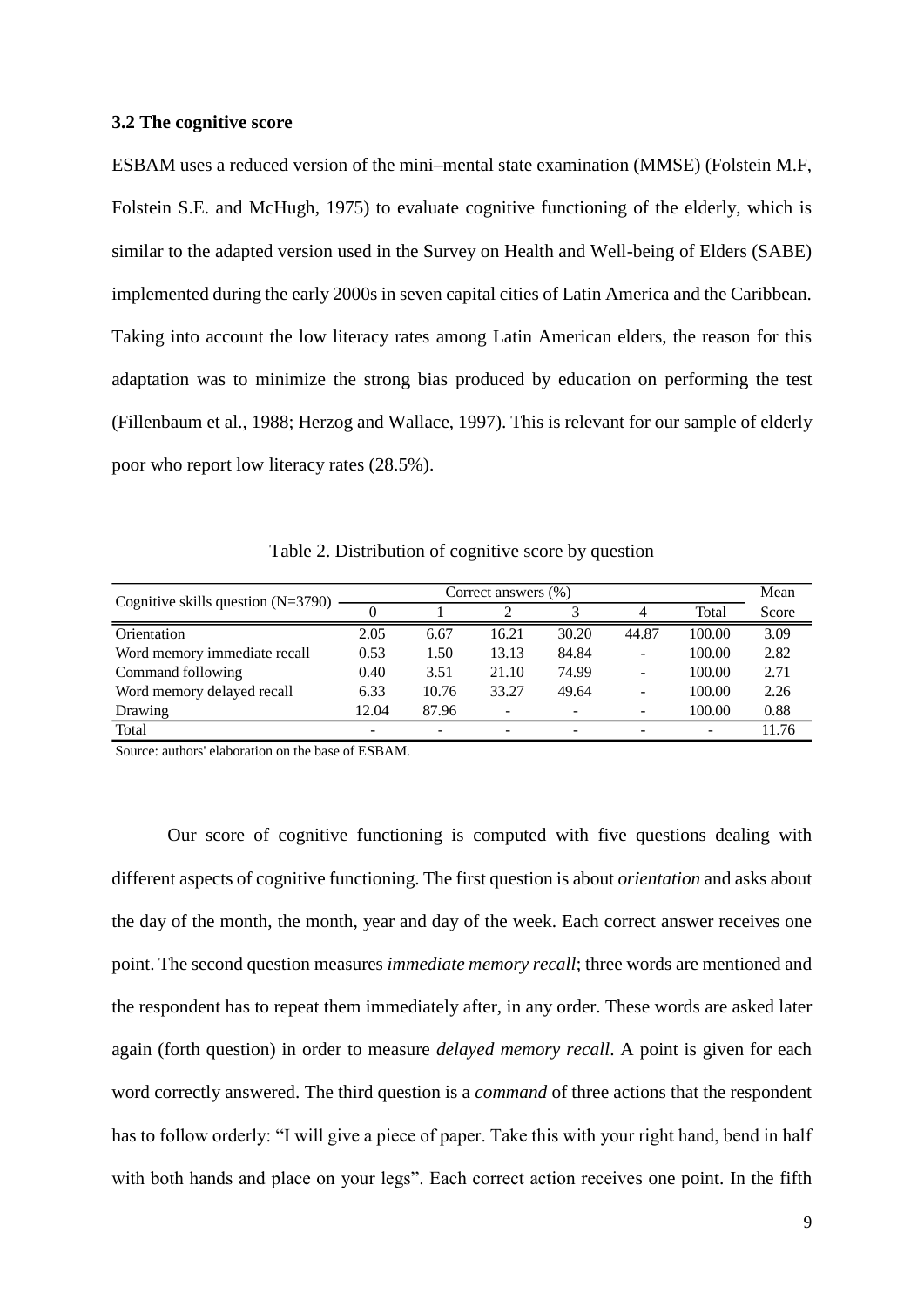question the respondent receives a point if she is able to replicate (*drawing*) a picture of two intersected circles, provided that the circles do not cross more than half. This measure captures the intactness of visual-spatial abilities. Our cognitive score is the result of summing up the points obtained on these five questions. Table 2 reports the distribution of points for each type of question.

The overall cognitive score ranges from 0 to 14 points (see Figure 1). The average score is 11.76 with a standard deviation of 2.03. This score is 11.85 for working individuals and 11.28 for non-working individuals, being the difference between these individuals statistically significant  $(t = 7.89)$ . In addition, for the total sample, cognitive score for men is statistically significant larger than that of women  $(t=11.43)$ , which also holds among the group of working individuals  $(t = -10.35)$ . This is also the case among the group of retired, though the significance is lower (*t*=-1.99).



Figure 1. Cognitive score and retirement

Source: Authors' elaboration on the base of ESBAM.

We are also able to observe significant differences in cognitive ability between working and retired individuals of similar age (see Figure 2). The mean cognitive score is always lower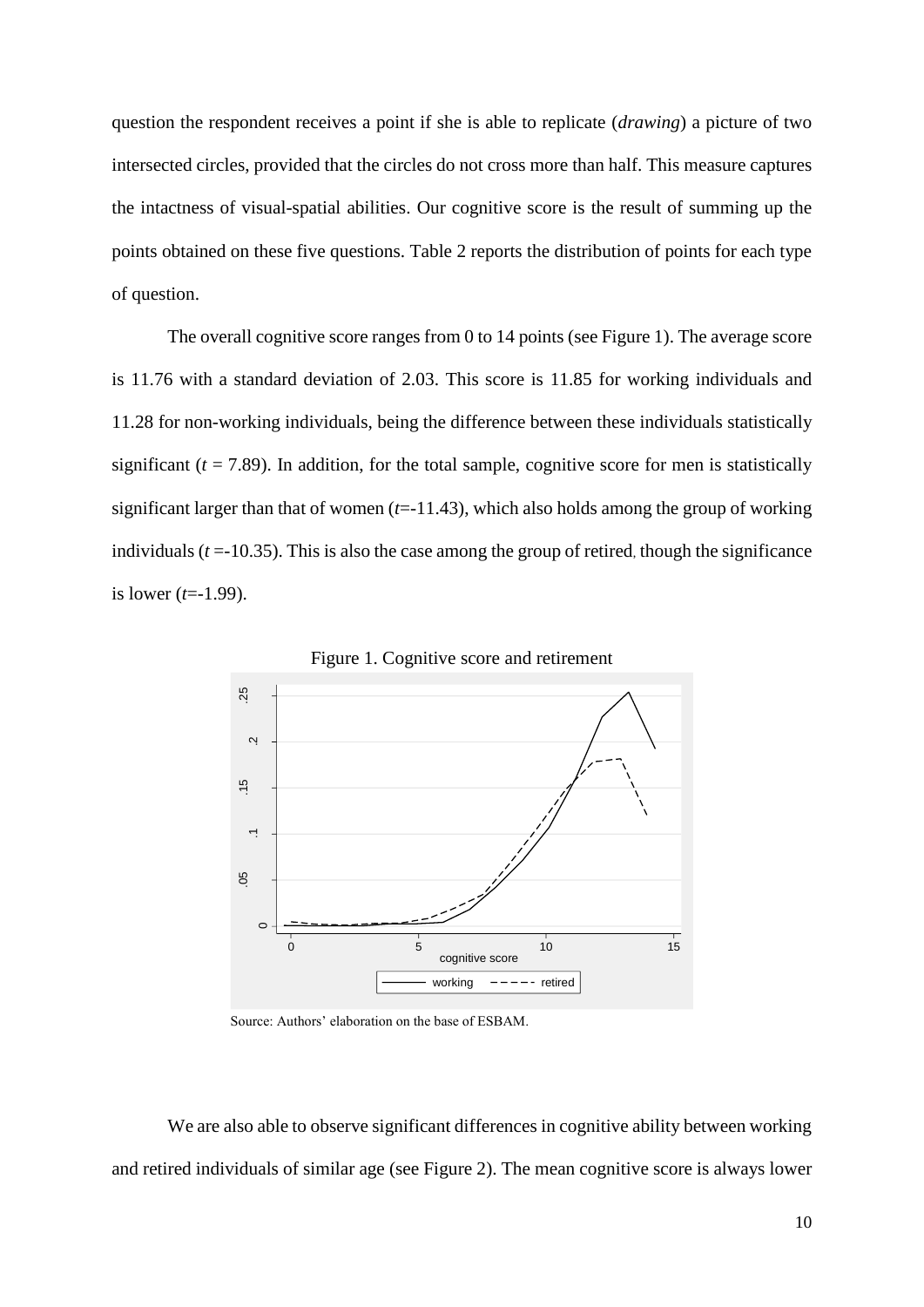for retired individuals of similar age, except for the oldest group where the difference is not significant  $(t=1.28)$ . Moreover, Figure 2 depicts the well-known declining trend in cognitive abilities with aging. Contrary to other studies focused in developed countries, we are able to observe cognitive functioning for older working individual and compare it to that of retired persons. Overall, 71 percent of the elderly individuals in our sample are working, while this activity rate is 54 percent for the oldest group aged 77-80.



Figure 2. Cognitive score by age and retirement

The cognition questions in ESBAM and our aggregate cognitive score keep some similarities with those employed by Lei et al. (2012, 2013) with the China Health and Retirement Longitudinal Study (CHARLS). They form an index of *episodic memory* by averaging the scores of *immediate* and *delayed memory recall* from a list of 10 words. Their second measure of *mental intactness* (ranges from 0 to 11) and includes the following items: a serial 7 subtractions from 100 (up to five times), a variable indicating whether the respondent needed any explanation or aid, *orientation* questions (month, day, year, day of the week and

Source: Authors' elaboration on the base of ESBAM. Dotted lines correspond to 95 percent confidence interval.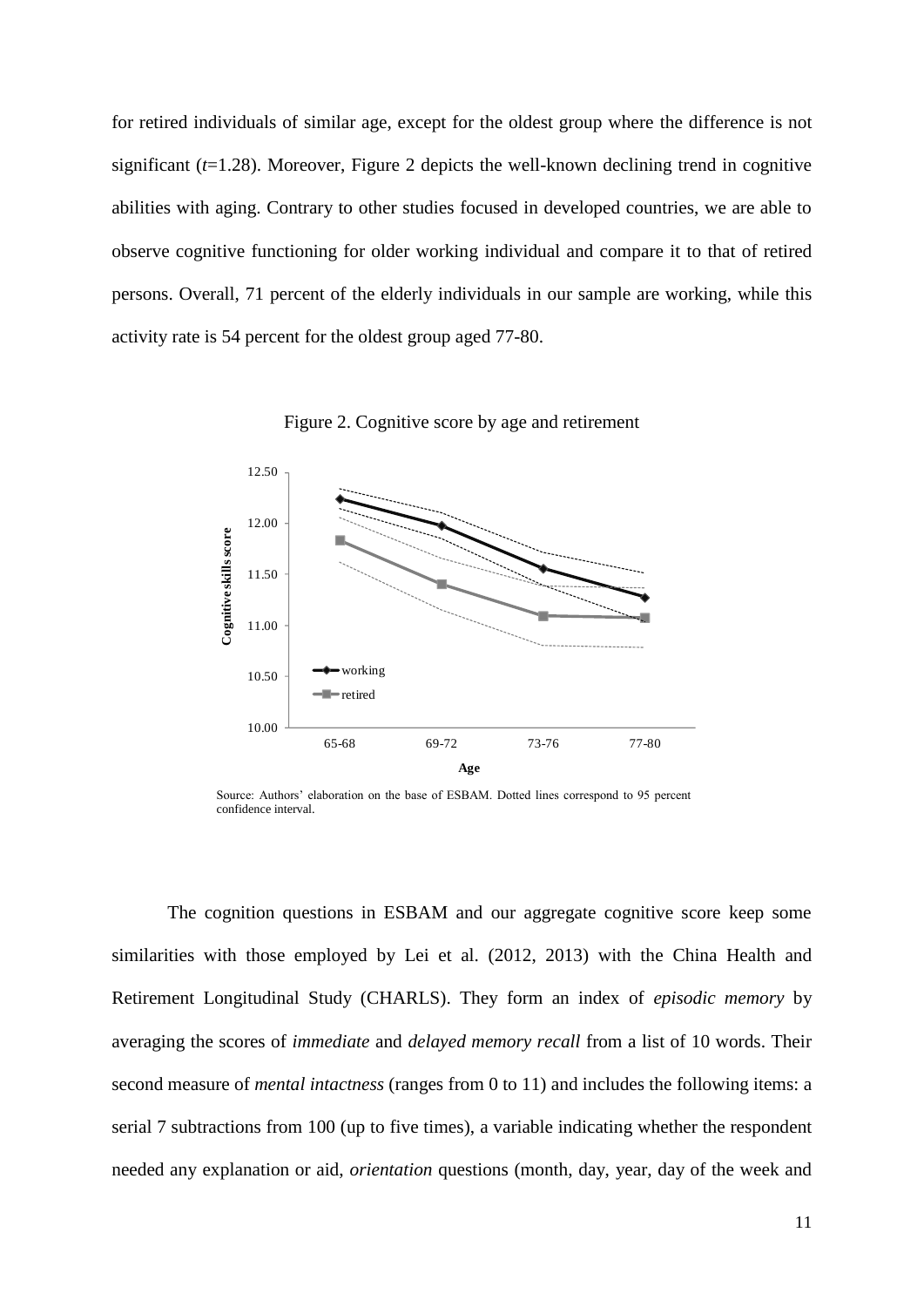season) and *ability to replicate a picture*. Although our cognitive scores are not directly comparable with CHARLS because of different sample selection and questions, they are closely related. For example, after normalizing the *mental intactness* from 0 to 1 in Lei et al. (2013), we observe that this is 0.71 for the Chinese aged 65-74, while this is 0.77 in our *orientation* measure in the same age group. The measure of *orientation* is also available in the Survey of Health, Ageing and Retirement in Europe (SHARE), although the values for the elderly Europeans are much higher<sup>4</sup>.

#### **3.3 The retirement variable**

The retirement status is a key variable in our analysis. Following Mazzona and Peracchi (2012), Rohwedder and Willis (2010) and Bonsang et al. (2012) we treat both retirees and unemployed as retired. In our sample, 70.8 percent of respondents are working, 27.9 percent are retired and only 1.3 percent is unemployed. The questions about retirement and employment status in ESBAM follow conventional questions in household surveys to detect if the individual is actively seeking a job or intends to come back to a previous post.

## **3.4 Administrative data**

1

We also have administrative data of the program's beneficiaries by geographical location (at district level) and time since the implementation of the program in each district up to November 2012, i.e. just before the survey collection. In particular, we have the number of months the program is operating in each district and the total number of beneficiaries by district, both variables being measured in November 2012. Given that this data shows variation in the timing of the implementation of the program, we argue that observing a stronger presence of *Pension 65* in the district can increase the expectation of an individual to receive the transfer and, therefore, accelerate the decision of retirement. Then, it is expected that only through this

<sup>4</sup> We compute the orientation measure for the 65-80 years old individuals who belong to the bottom income quartile in each of the 19 European countries surveyed in SHARE (wave 2 and 4) and obtain an average of 3.71 (from 3.40 in Spain to 3.87 in Switzerland)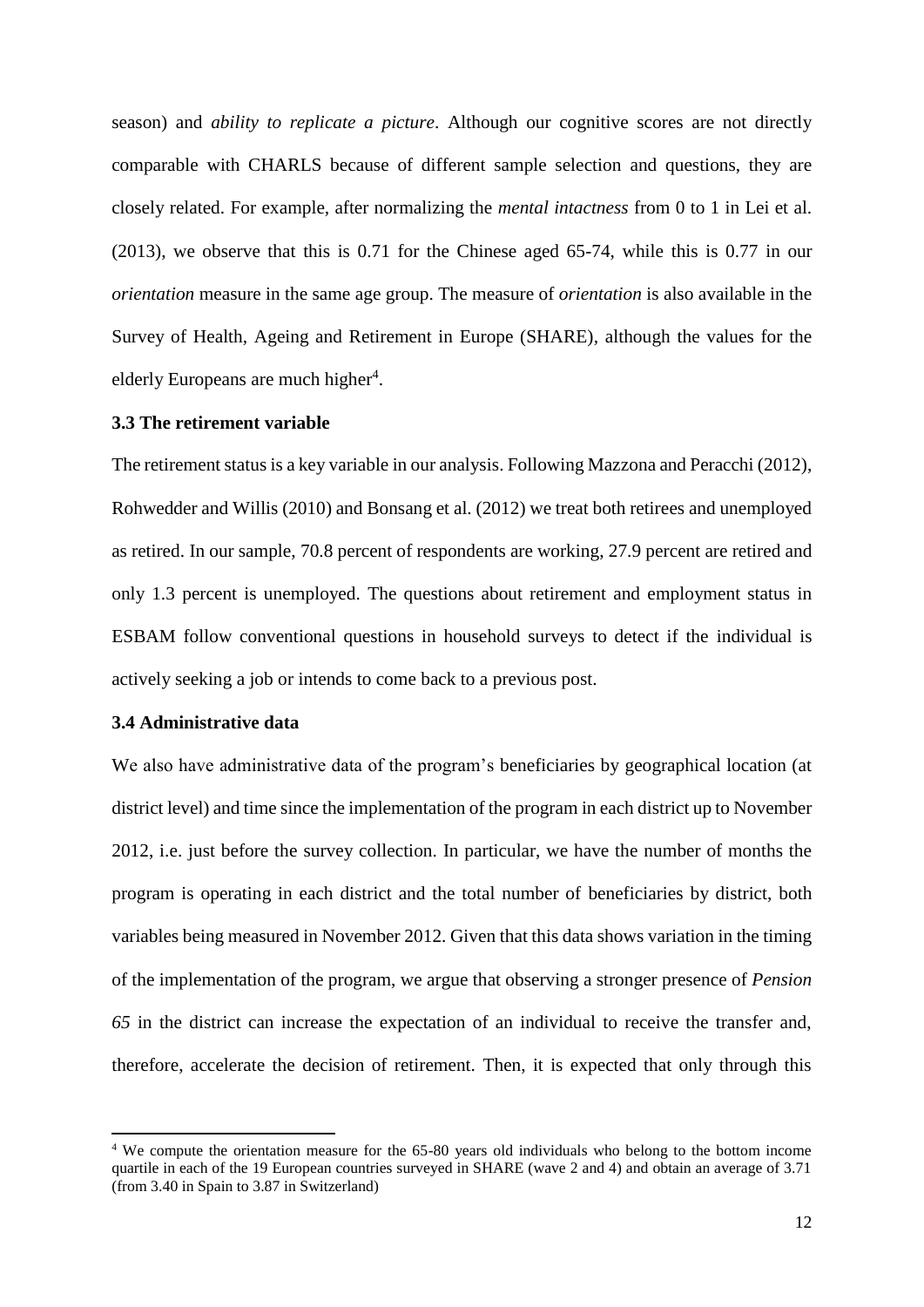channel, cognition can be affected. For instance, Figure 3a shows the extent of variation of exposition of districts to the program, whilst Figure 3b depicts a positive association between the months exposed to the program in the district and the share of retirees in the same district.

> Figure 3b. Working status by number of months of *Pension 65* in the district





Source: Authors' elaboration on the base of ESBAM and administrative records of *Pension 65*.

## **4 Empirical Strategies**

## **4.1 Identification issues**

In measuring the effect of retirement on cognitive functioning in developed countries, other studies deal with the potential endogeneity (e.g. reverse causality) of retirement by using instrumental variables. For example, the argument exposed in Rohwedder and Willis (2010) is that individuals who have suffered more cognitive decline will self-select into retirement earlier than individuals who have not experienced this deterioration, and hence one will find a high correlation between cognition and retirement. Then, by exploiting country differences in age eligibility, retirement is instrumentalized with the difference between actual age and legal ages of retirement (normal and early). Studies using this strategy for US and Europe include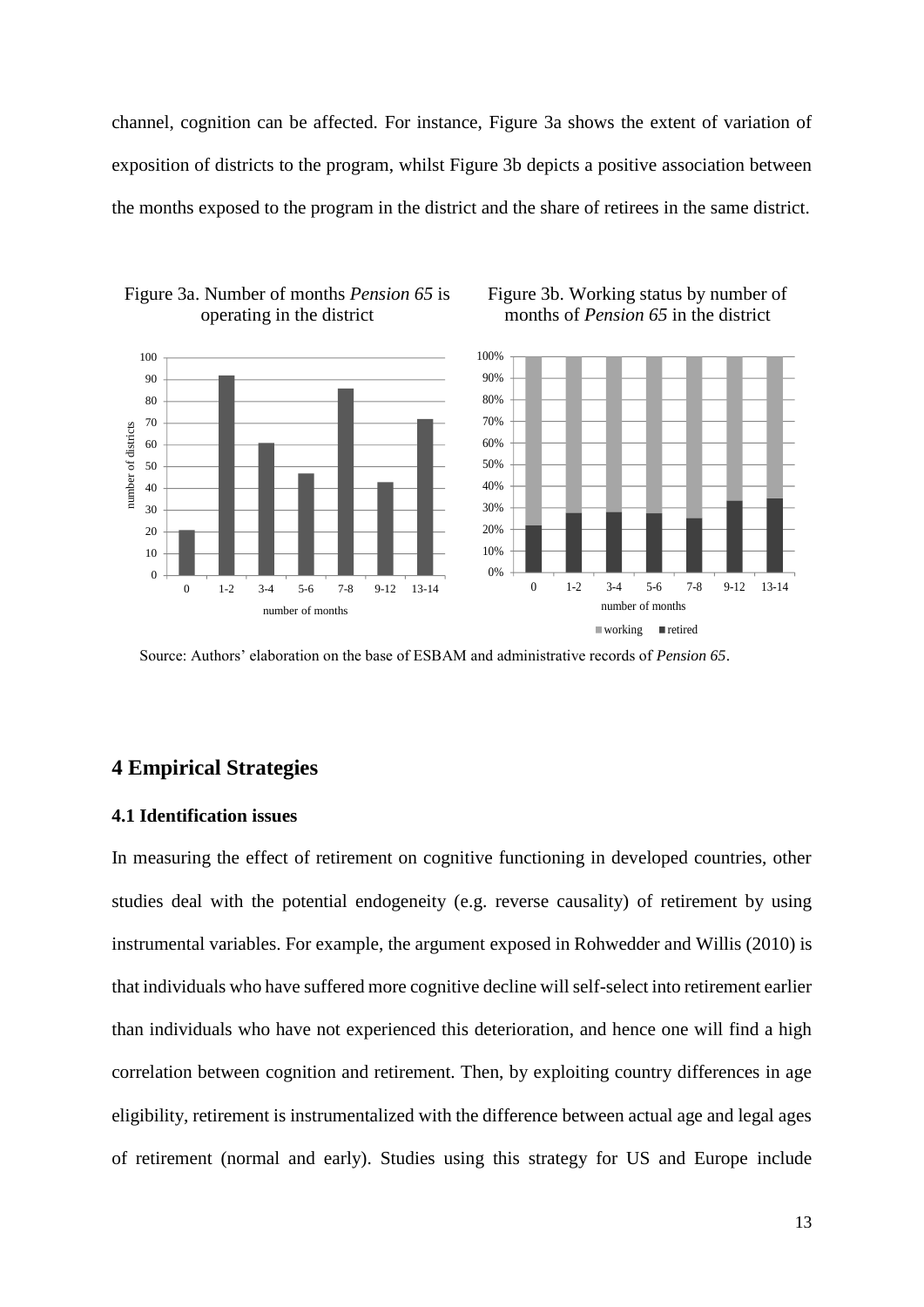Rohwedder and Willis (2010), Mazzona and Peracchi (2012), Bingley and Martinello (2013) and Celidoni et al. (2013). Bonsang et al. (2012) use variation in legal age for early and normal retirement as instrumental variables for a US panel dataset.

However, in a country like Peru, social security covers only a small fraction of the labour force because of the large informal labour market. About 25 percent of the 65+ population receive a pension from social security, of those only 6 percent are poor and 1 percent extreme poor. As mentioned earlier, there is a high rate of labour activity among the elderly poor (71 percent) who also are less educated and work mostly in occupations where high cognitive skills are less demanded. Therefore, the use of retirement legislation as instrumental variables does not fit into our framework.

Although the endogeneity of retirement is less evident in our study, we attempt to address it by using the intensity of the *Pension 65* program in the district as a source of exogenous variation affecting cognitive only through retirement. Particularly, we use the number of months since *Pension 65* is available in the district and the total number of *Pension 65* beneficiaries in the district in November 2012. Since October 2011, *Pension 65* started to be gradually implemented along districts in Peru and we exploit the exogenous variation in the incidence (time and number of beneficiaries) of *Pension 65* as a source of exogenous variation for retirement. We argue that observing a stronger presence of the non-contributory program in the district might increase the expectations of old individuals of receiving the pension and cease employment. It is unlikely that the expansion of the program across districts was correlated with any retirement behaviour before the program was implemented. *Pension 65* started in October 2011 in six departments classified as the poorest according to the official 2009's poverty map of the National Institute of Statistics (*INEI*), and then moved to other departments. Along the process of expansion, the timing to evaluate the socio-economic conditions of the households needed to assign a poverty classification was diverse across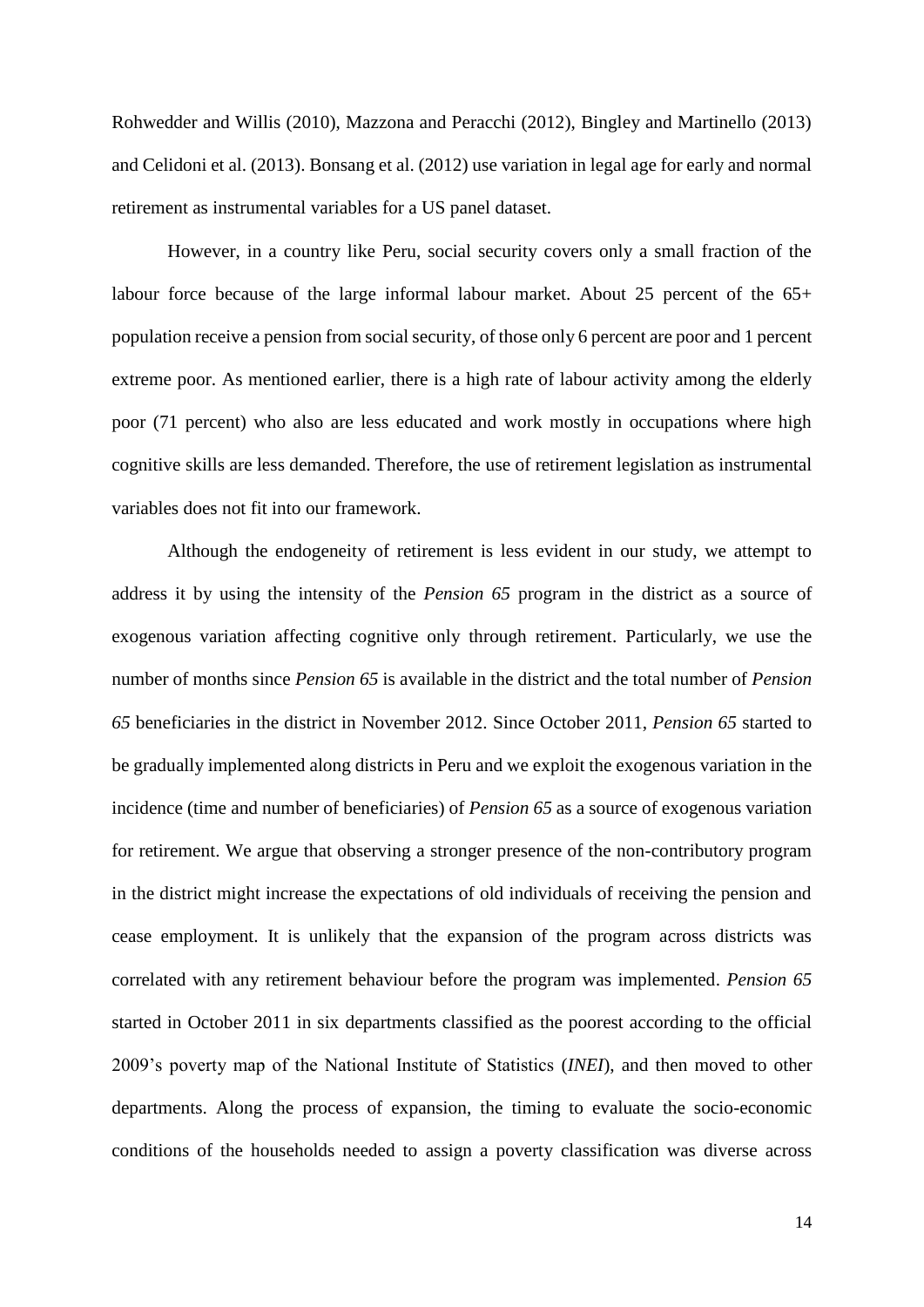districts and depended on administrative and logistic resources of local governments. In addition, the validation process of recipients made by the National Identity Office (*RENIEC*), Social Security institutions (*ESSALUD* and *SBS*) and Ministry of Labour's payroll office took different time durations based on the arrival of household's dossiers. All these features make difficult to believe that the expansion of the program and the uptake of the transfer are correlated with any previous retirement behaviour in the district. In any case, we have checked that the number of months the program is available in the district and the number of recipients in the district are not correlated at any significant level with the share of elderly retired individuals in the district. The information of the share of elderly retirees is drawn from the 2010 National Household Survey (*ENAHO*) which is the most prominent survey to measure household and individual living conditions in Peru<sup>5</sup>.

It is worthy to note that the validity of age eligibility for retirement as an instrument has been recently contested due to the no inclusion of schooling in controlling the effects of retirement on cognitive scores (Bingley and Martinello, 2013). It is argued that schooling and cognitive performance are highly correlated, and simultaneously schooling has an effect on the age of retirement selected by the individual. Once Bingley and Martinello (2013) include schooling in the cognitive equation of Rohwedder and Willis (2010), they still find a significant effect of retirement on cognitive score, but the size of the effect is reduced. Furthermore, Bonsang et al. (2012) acknowledges the limitations of cross-country variation in age eligibility to instrument retirement because of the existence of institutional and cultural differences among countries beyond retirement scheme differences (for example, eligibility age tend to be higher in Northern than in Southern Europe). The authors argue that being unable to account

-

 $<sup>5</sup>$  The correlation of the number of months the program is present in the district and the number of beneficiaries in</sup> the district with the share of elderly retirees in the district is 0.0523 and -0.0278, respectively. Because there are some ESBAM districts that are not surveyed in 2010's ENAHO, we also inspected the same previous relationships at the level of the province and we did not detect any correlation with statistical significance. In that case, the corresponding correlations were -0.0658 and -0.1279.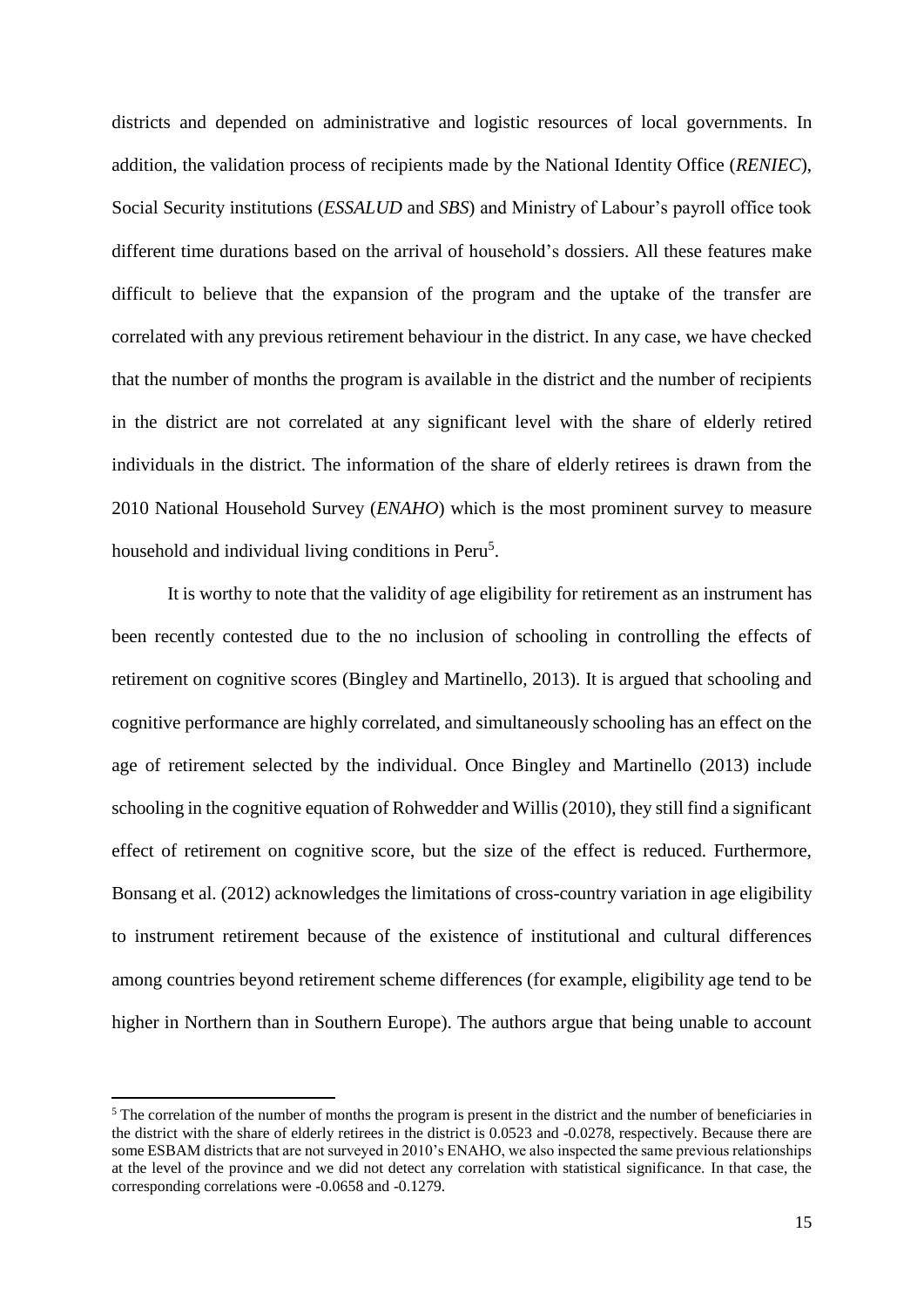for these differences can invalidate the exclusion restrictions and hence overestimate the effects of retirement on cognition.

In contrast to other studies in developed countries, we are able to observe cognitive functioning of individuals working at more advanced ages. However, we cannot control for individual heterogeneity as panel data is not available. Nevertheless, in measuring the effect of retirement on cognition we depart from previous related literature by controlling the influence of different confounders, such as schooling, sex, age and objective measure of health. This allows us to reduce the potential omitted variables bias in the measurement of cognitive scores. In our empirical strategy we first use OLS estimation to measure the effect of retirement on cognition with the following equation:

$$
c_i = \alpha_0 + \alpha_1 r_i + x'_i \beta + u_i \tag{1}
$$

Where  $c$  corresponds to the standardized cognitive score;  $r$  is a dummy variable for whether the individual is retired or not;  $x'$  is a regressor vector of exogenous variables; and,  $u_i$ is the regression error, which in the OLS model is assumed to be uncorrelated with  $r$  and  $x'$ . To show the bias of omitting relevant variables, in the next section we show different specifications of equation (1), including covariates in  $x'$ . Finally, we include in equation (1) district fixed-effects (FE) to account for unobserved heterogeneity at district level (e.g. labour market conditions, long-term community deprivation of education, health and basic services and healthy environments).

To deal with the potential reverse causality between the decision of retirement and cognition or their potential correlation with unobservable variables contained in  $u_i$ , we consider a Control Function (CF) approach. Instead of an IV approach, CF is used to explicitly account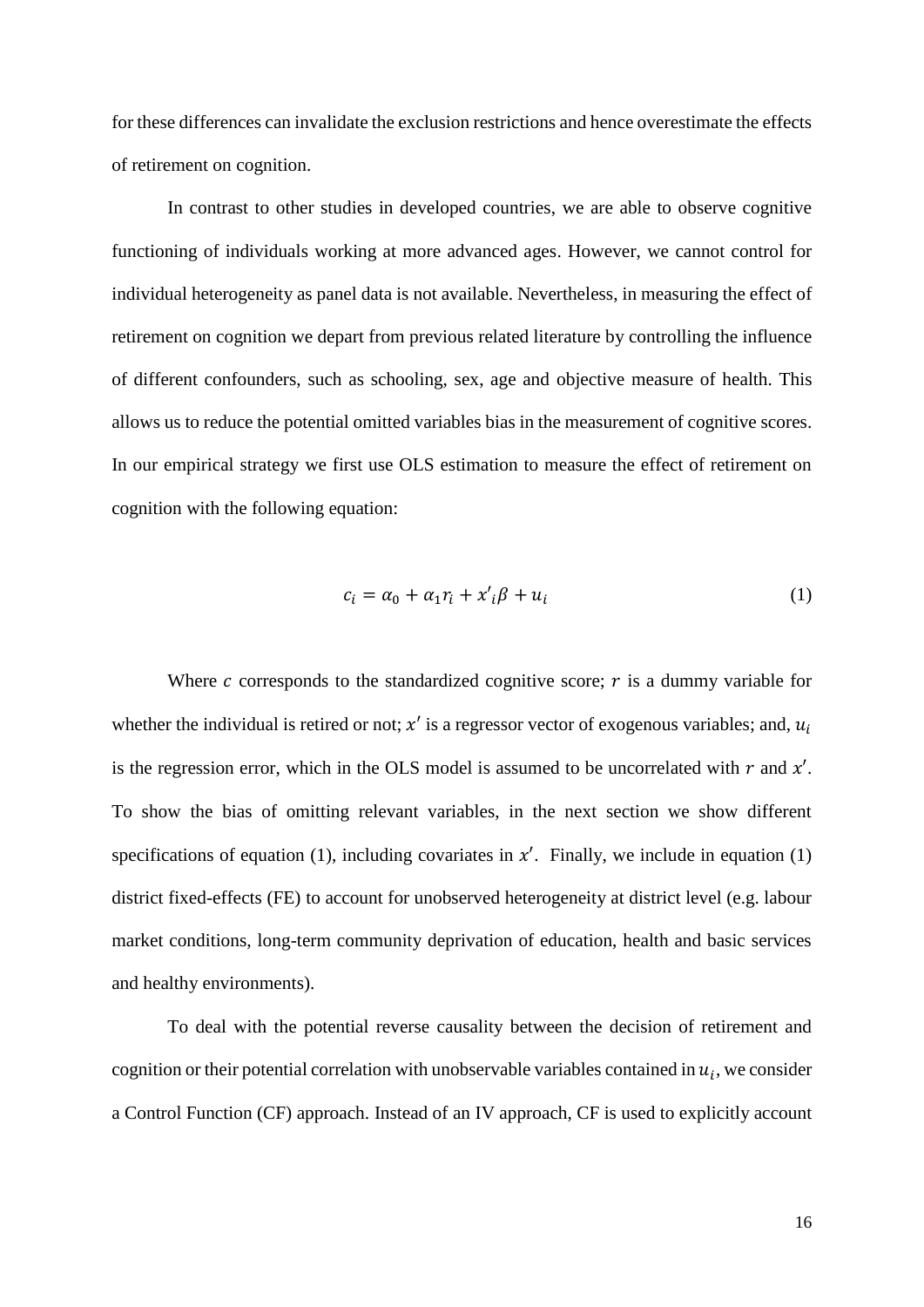for the binary nature of the retirement variable. In contrast to equation  $(1)$ ,  $\dot{r}$  is now considered an endogenous variable, which satisfies the following reduced-form model:

$$
r_i^* = \mathbf{x'}_i \gamma + \delta \mathbf{z}_i + \mathbf{v}_i \tag{2}
$$

Where  $r^*$  is a latent variable that determines whether  $r_i = 1$  or 0; the exogenous regressors in vector  $x'$  are instruments for themselves;  $z_i$  is an instrumental variable that is expected to satisfy the assumption that  $E(u_i|z_i) = 0$  and to be correlated with  $r_i$ . The errors  $(u_i, v_i)$  are assumed to be correlated bivariate normal with  $Var(u_i) = \sigma^2$ ,  $Var(v_i) = 1$ , and  $Cov(u_i, v_i) = \rho \sigma^2$ . If the error correlation  $\rho = 0$ , then the errors of the structural equation  $(u_i)$ and the one of the "treatment" equation  $(v_i)$  are independent and there is no endogeneity problem.

### **4.2 Control variables**

We include a set of conventional control variables: age, sex, and schooling. In addition, we include objective health indicators collected in ESBAM that are expected to affect cognitive skills: haemoglobin, arm-span (proxy of parental inputs at early ages) and chronic diseases related to mental health.

Haemoglobin is measured from extracted respondents' blood samples and corrected by altitude by the National Institute of Statistics. We use this variable in order to consider the effect of anaemia, which has been linked to an increase in the risk of dementia through low oxygen levels affecting brain connections and hence reducing memory and thinking abilities and damaging neurons (Hong et al., 2013). According to WHO norms, haemoglobin levels should be roughly between 12 g/dL to 16 g/dL. In our sample, the mean of haemoglobin is 13.1; 23.8 percent of respondents have less than 12 g/dL, and 5.5 percent have more than 16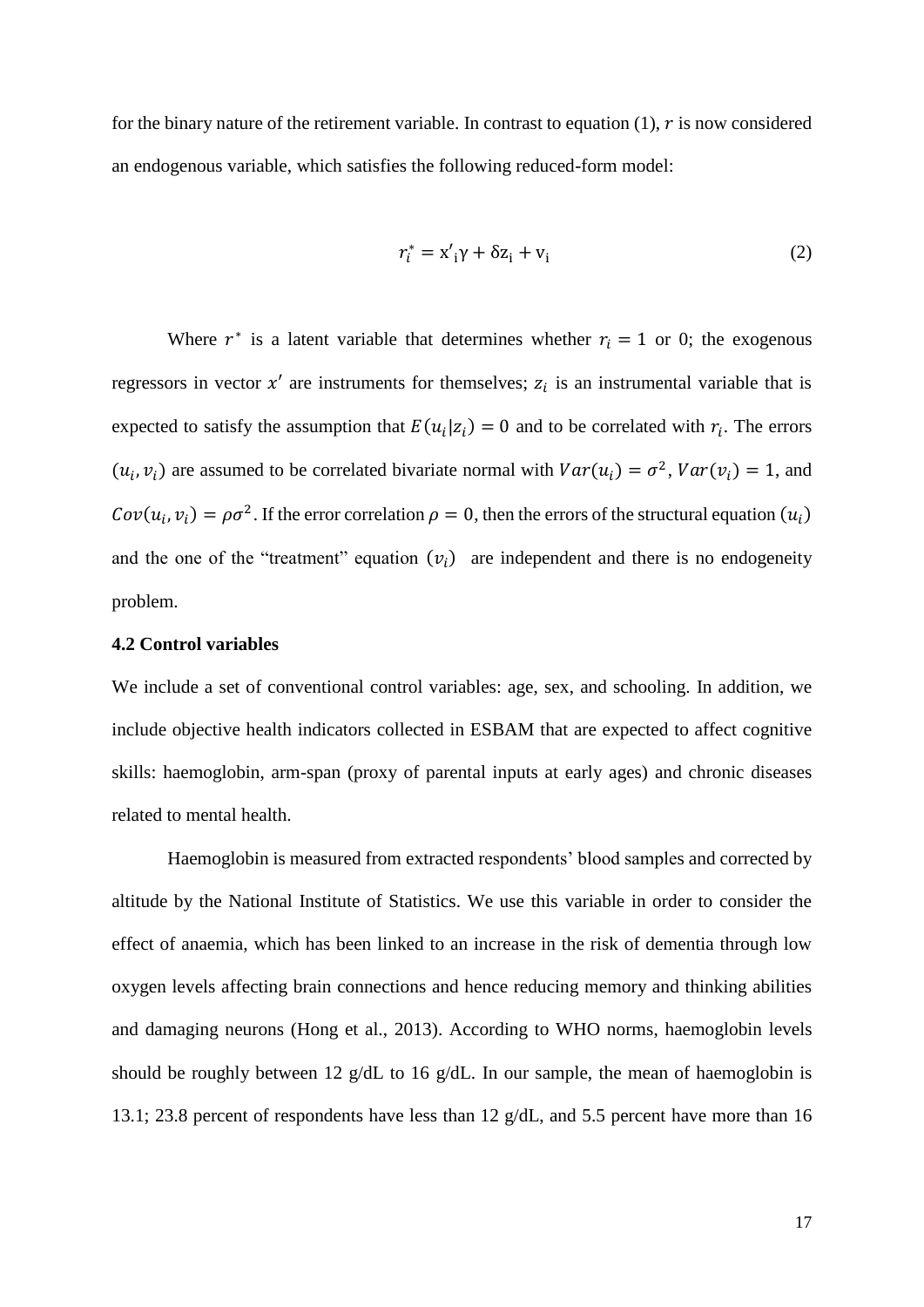g/dL<sup>6</sup>. The inclusion of this variable is aimed at measuring the effect of current nutritional status.

Moreover, it is recognized that cognition performance in later age is positively related with nutrition quality acquired in childhood. Case and Paxon (2008) find a strong correlation between height at early life (<3 years) and adulthood, so that this last variable can indicate the nutrition and health experienced at early life. In addition to these authors, Guven and Lee (2013a, 2013b) and Lei et al. (2012 and 2013) also use respondent's height to find that better nutrition in childhood is positively associated with cognitive ability development. Height is not measured in ESBAM because of the well-known limitations of taking this measure in old-age population (height shrinking, difficulty to stand straight, etc.). Instead, we use arm-span which is considered a better measure in old-age individuals and is highly correlated with height (Kwok and Whitelaw, 1991; Kwok, Lau and Woo, 2002; De Lucia et al., 2002). The evidence for Latin America shows a significant relation between height and cognitive functioning at oldage (e.g. Yount el al., 2009, for Guatemala; and, Maurer, 2010, for 7 capital cities using the SABE data).

We also control for some chronic diseases that might affect cognition status irrespective of retirement. For example, it has been found in longitudinal studies that depression exacerbates the risk of cognitive decline among the elderly (Chodosh et al., 2007; Dotson, Resnick and Zonderman, 2008). We will use a dummy variable indicating whether or not the respondent reported having any of the following diseases diagnosed by a doctor: depression, cerebral haemorrhage and nervous system disorders, Alzheimer or memory loss. One fifth of our sample reported having at least one of these disorders.

-

<sup>6</sup> Aanemia can affect an important number of elderly because old-age is associated with diet monotony, less intestinal mobility and intake of energy.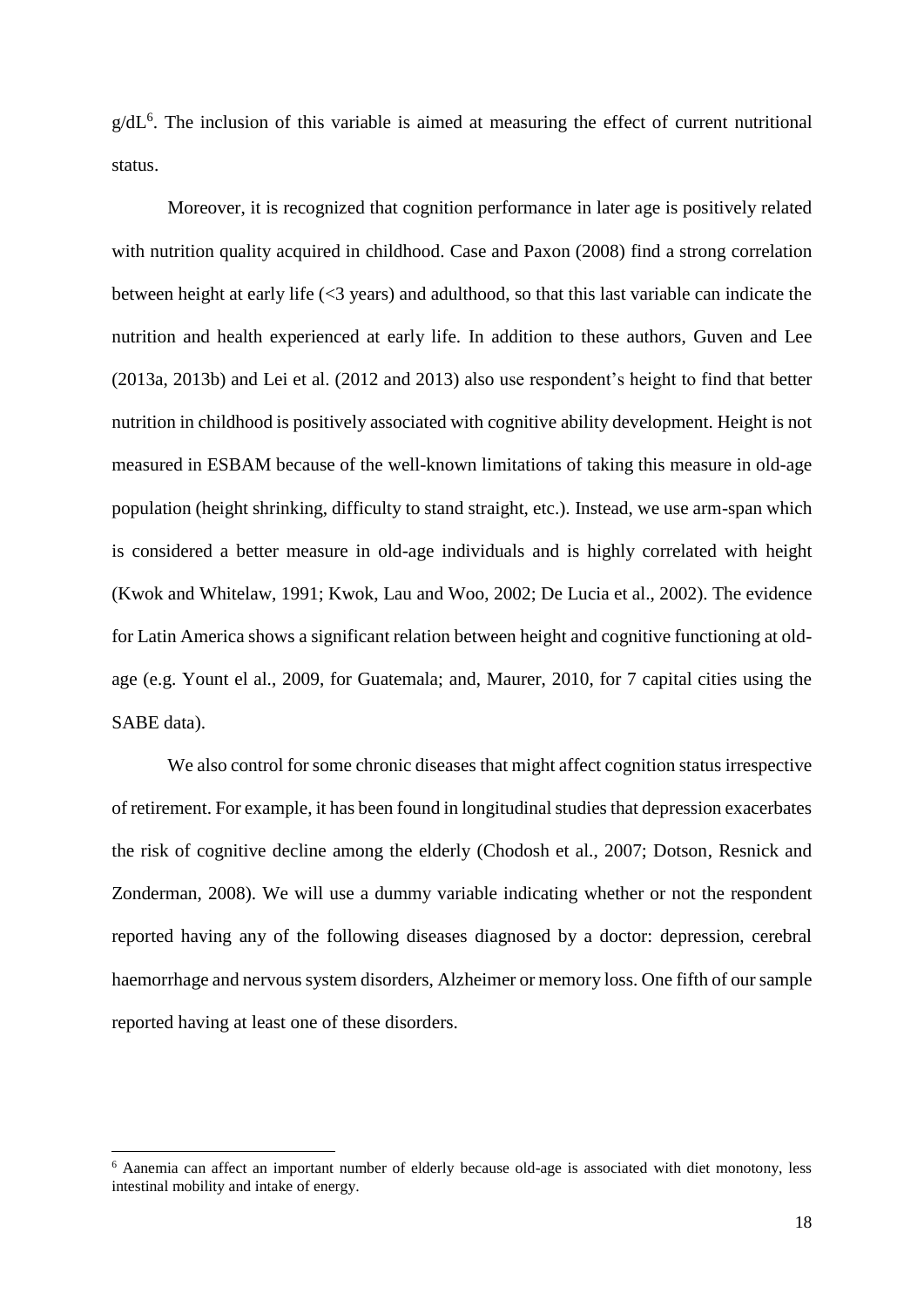Schooling is also expected to affect cognition performance at old-age. For instance, Glymour et al. (2008) report that there is a significant and positive effect of education on memory among the elderly, but this effect is not significant on mental status (constructed with the correct answers to seven consecutive subtractions). A recent study by Banks and Mazzonna (2012), based on a regression discontinuity design, supports the hypothesis that an increase in compulsory education affected old-age cognitive abilities in England. In our sample, almost one third of the elderly are illiterate (28.5 percent) and 80 percent have not even completed primary school. Given this, we consider that an indicator for whether an individual is able to read and write is more relevant to explain cognitive skills.

Furthermore, we also control for ethnicity by including dummies of the individual's mother tongue (Quechua and Aymara). The inclusion of ethnicity is aimed at accounting for cumulative deprivation experienced by indigenous groups in many dimensions which might have affected cognition and go beyond education and health<sup>7</sup>. We should highlight that ESBAM allocated bilingual interviewers to localities with large concentration of indigenous individuals, so that the interview could be conducted in the language the respondent was more confident with.

Table 3 shows the unconditional mean values of the main variable considered in the empirical analysis for working and retired individuals. The mean value of the cognitive aggregate z-score and the values of its components are significantly lower for retired than for working individuals. Retired individuals are more likely to be female, older and illiterate. They also have poorer health (arm-span, haemoglobin, mental disorders and disabilities), are more likely to live in urban areas and where the extreme poverty rates are marginally inferior.

1

<sup>7</sup> For example, Dell (2010) has illustrated the long term effects of mandatory mining work in Peru's highlands on present health of indigenous. In the particular case of the generation of our sample, other severe limitations suffered are that the illiterate were not allowed to vote in political elections before 1980, and that the Agrarian Reform Bill (Reforma Agraria) was only carried out during the early 1970s. This major redistribution of land represented the end of the *Haciendas* system in which an impoverished labour force (peasants) was attached to rural states.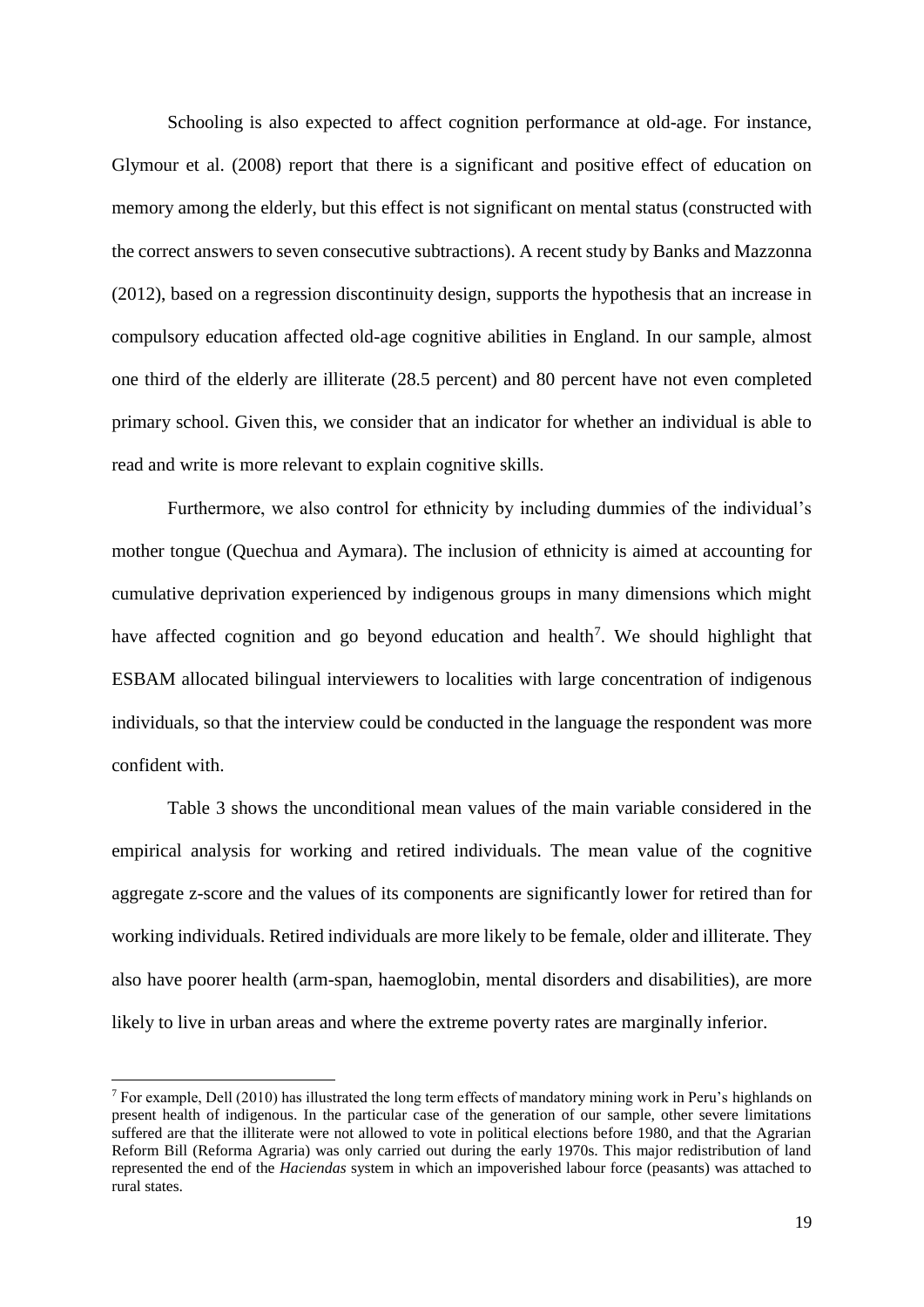| Variable                                                | Working | Retired | Diff <sup>a</sup> |
|---------------------------------------------------------|---------|---------|-------------------|
| Cognitive score (z-score)                               | 0.10    | $-0.17$ | ***               |
| Orientation                                             | 3.16    | 2.77    | ***               |
| Command                                                 | 2.69    | 2.72    | $\ast$            |
| Total memory                                            | 5.10    | 4.97    | ***               |
| Word memory immediate recall                            | 2.83    | 2.78    | ***               |
| Word memory delayed recall                              | 2.27    | 2.19    | $***$             |
| Drawing                                                 | 0.89    | 0.82    | ***               |
| Male $(yes=1)$                                          | 0.65    | 0.30    | ***               |
| Age                                                     | 70.64   | 72.34   | ***               |
| Illiterate $(yes=1)$                                    | 0.24    | 0.39    | ***               |
| Mother tongue is Quechua ( $yes=1$ )                    | 0.27    | 0.19    | ***               |
| Mother tongue is Aymara ( $yes=1$ )                     | 0.06    | 0.02    | ***               |
| Arm span (cm.)                                          | 157.73  | 152.43  | ***               |
| Haemoglobin                                             | 13.14   | 12.72   | ***               |
| Mental disorders (yes=1)                                | 0.17    | 0.25    | ***               |
| Household size                                          | 2.98    | 3.28    | ***               |
| Married ( $yes=1$ )                                     | 0.73    | 0.65    | ***               |
| Urban (yes= $1$ )                                       | 0.31    | 0.52    | ***               |
| Extreme poverty rate in 2009 in the district            | 21.70   | 19.61   | ***               |
| Pension 65 users (thousands) in Nov. 12 in the district | 0.27    | 0.31    | ***               |
| Months Pension 65 is available in the district          | 7.15    | 7.76    | ***               |

Table 3. Differences between working and retired individuals

Note:  $\cdot$  T-test of mean differences between working and retired individuals. \*  $p<0.1$  \*\* p<0.05 \*\*\* p<0.01.

# **5 Results**

This section describes the results of three groups of estimations: (i) OLS models when we gradually introduce covariates and where retirement is considered as exogenous; (ii) a fixedeffect model with the complete set of covariates, which accounts for unobserved characteristics at district level; and (iii) the testing of the exogeneity of retirement and presentation of the results of the CF estimation.

## **5.1 Main results**

-

Table 4 shows the OLS (columns 1-6) and FE (column 7) estimations of our cognitive score  $(\text{standardized})^8$  considering the retirement dummy as exogenous and where covariates are gradually introduced.

<sup>&</sup>lt;sup>8</sup> Guven and Lee (2013b) use a summary measure of cognition by averaging four dimensions of cognitive functioning which were previously standardized to have a mean zero and standard deviation of one.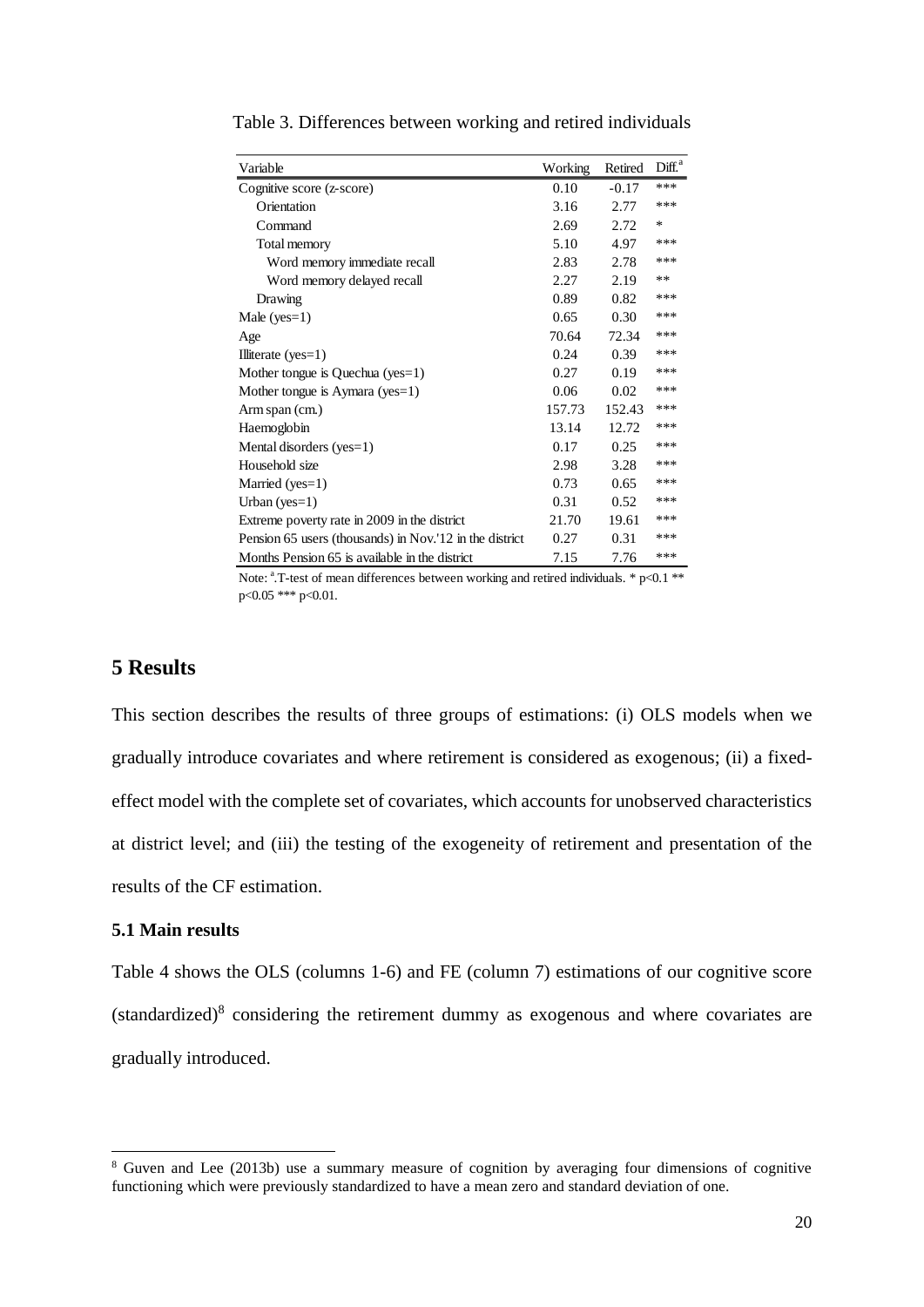|                                              | (1)         | (2)         | (3)            | (4)         | (5)         | (6)         | (7)         |
|----------------------------------------------|-------------|-------------|----------------|-------------|-------------|-------------|-------------|
| Retired (yes=1)                              | $-0.265***$ | $-0.135***$ | $-0.121***$    | $-0.119***$ | $-0.140***$ | $-0.141***$ | $-0.155***$ |
|                                              | (0.038)     | (0.036)     | (0.035)        | (0.036)     | (0.035)     | (0.035)     | (0.038)     |
| Male $(yes=1)$                               |             | 0.039       | $-0.084*$      | $-0.083*$   | $-0.060$    | $-0.062$    | $-0.088*$   |
|                                              |             | (0.031)     | (0.043)        | (0.043)     | (0.044)     | (0.044)     | (0.050)     |
| Age                                          |             | $-0.035***$ | $-0.033***$    | $-0.033***$ | $-0.033***$ | $-0.033***$ | $-0.032***$ |
|                                              |             | (0.003)     | (0.003)        | (0.003)     | (0.003)     | (0.003)     | (0.003)     |
| Illiterate ( $yes=1$ )                       |             | $-0.695***$ | $-0.691***$    | $-0.690***$ | $-0.670***$ | $-0.672***$ | $-0.675***$ |
|                                              |             | (0.039)     | (0.038)        | (0.038)     | (0.036)     | (0.037)     | (0.040)     |
| Mother tongue is Quechua ( $yes=1$ )         |             | $-0.292***$ | $-0.285***$    | $-0.286***$ | $-0.290***$ | $-0.287***$ | 0.060       |
|                                              |             | (0.041)     | (0.042)        | (0.042)     | (0.042)     | (0.042)     | (0.082)     |
| Mother tongue is Aymara ( $yes=1$ )          |             | $-0.600***$ | $-0.605***$    | $-0.608***$ | $-0.584***$ | $-0.593***$ | $-0.373***$ |
|                                              |             | (0.091)     | (0.090)        | (0.090)     | (0.092)     | (0.088)     | (0.132)     |
| Arm span                                     |             |             | $0.007***$     | $0.008***$  | $0.007***$  | $0.007***$  | $0.008***$  |
|                                              |             |             | (0.002)        | (0.002)     | (0.002)     | (0.002)     | (0.002)     |
| Haemoglobin                                  |             |             | $0.022**$      | $0.022**$   | $0.019**$   | $0.019**$   | $0.023**$   |
|                                              |             |             | (0.009)        | (0.009)     | (0.009)     | (0.009)     | (0.010)     |
| Mental disorders (yes=1)                     |             |             | $-0.147***$    | $-0.148***$ | $-0.158***$ | $-0.160***$ | $-0.197***$ |
|                                              |             |             | (0.040)        | (0.040)     | (0.039)     | (0.039)     | (0.046)     |
| Household size                               |             |             |                | $-0.005$    | $-0.009$    | $-0.009$    | $-0.011$    |
|                                              |             |             |                | (0.007)     | (0.007)     | (0.007)     | (0.008)     |
| Married ( $yes=1$ )                          |             |             |                | 0.003       | 0.018       | 0.017       | 0.019       |
|                                              |             |             |                | (0.035)     | (0.035)     | (0.035)     | (0.038)     |
| Urban (yes= $1$ )                            |             |             |                |             | $0.127***$  | $0.143***$  | $0.154**$   |
|                                              |             |             |                |             | (0.033)     | (0.038)     | (0.072)     |
| Extreme poverty rate in 2009 in the district |             |             |                |             |             | 0.001       |             |
|                                              |             |             |                |             |             | (0.001)     |             |
| Constant                                     | $0.097***$  | 2.832***    | 1.335***       | 1.358***    | 1.408***    | $1.352***$  | $1.124**$   |
|                                              | (0.025)     | (0.223)     | (0.428)        | (0.429)     | (0.424)     | (0.434)     | (0.492)     |
| District-level fixed effects                 | No          | No          | N <sub>o</sub> | No          | No          | No          | Yes         |
| Observations                                 | 3790        | 3790        | 3790           | 3790        | 3790        | 3790        | 3790        |
| R-squared                                    | 0.02        | 0.20        | 0.21           | 0.21        | 0.21        | 0.21        | 0.33        |

Table 4: OLS estimation of the cognitive z-score

Note: Standard errors clustered at district-level are shown in parentheses. \* p<0.1 \*\* p<0.05 \*\*\* p<0.01.

1

As expected, the model in column 1 shows that our main variable of interest, the retirement dummy, is negatively associated with the cognitive score. Retired individuals show a cognitive score that is 0.27 standard deviations below the one for working individuals. When gender, age, schooling and ethnicity are introduced (column 2) the coefficient on retirement considerably decreases to -0.14 standard deviations. An additional year in age decreases the cognitive score in 0.03 standard deviations, which remains constant across the different models<sup>9</sup>. Moreover, being illiterate is negatively associated with the cognitive score (around -

<sup>9</sup> We also try introducing age in quadratic form, and although the other coefficients and their significance did not change, age became not significant. This is, perhaps, because the range of age in our sample (65 to 80) is not large enough in comparison to other studies that find a significant coefficient for polynomials of age. For instance, Bonsang et al. (2012) use individuals aged 50+ and Lei et al. (2013) use individuals aged 45+.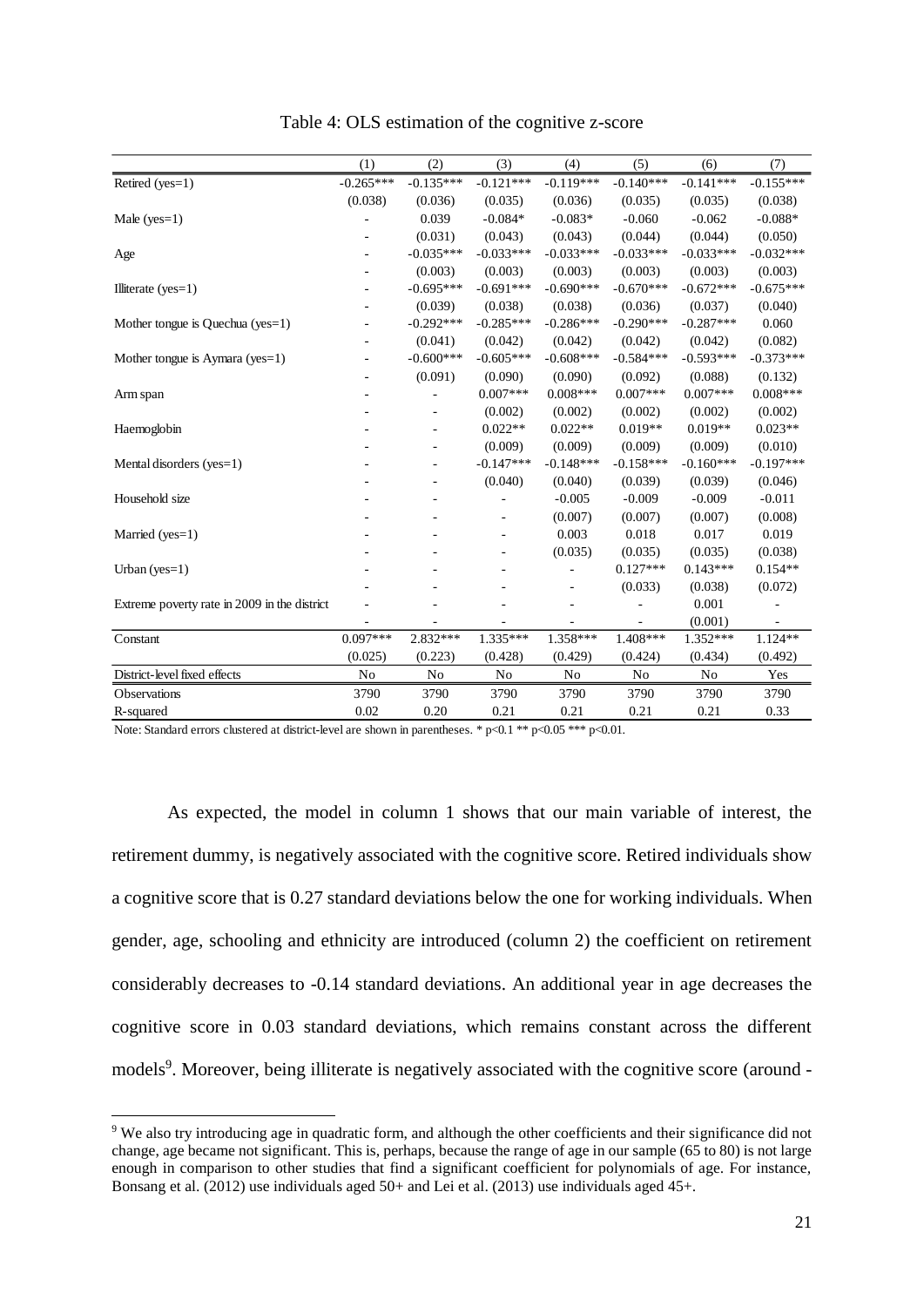0.68 standard deviations across all models in Table 4). Finally, having an indigenous mother tongue (Quechua or Aymara) is negatively associated with the cognitive score. This is likely to be reflecting long-term disparities in access to education or other services for indigenous populations in Peru.

In column 3, we add three health indicators. As expected, it is found that current (haemoglobin) and long-term (arm span) nutritional status are positively associated to the cognitive score. In contrast, having mental disorders is negatively associated to cognition. Including these variables decreases the coefficient on retirement further. Similarly to Guven and Lee (2013b) in their sample of elderly Europeans, we also find that being male is associated with less cognitive functioning. In their study, with the exception of *numeracy*, being male is negatively associated with different measures of cognition (*verbal fluency, immediate and delayed recall and a summary cognitive score*). A similar result holds for elder males in China when a measure of *memory* is considered (Lei et al. 2013). However, males perform better than females when the measure of cognition is *mental intactness* (which includes *orientation*). In column 4, we include two additional relevant variables expected to be positively associated to the cognitive score: a variable for the household size and a dummy for whether the individual is married\cohabiting or not. These variables are however not statistically significant and do not statistically affect the size of the coefficient on retirement.

To partially account for differences in rural and urban areas (e.g. labour market conditions, access to services), we introduce in column 5 a dummy variable for whether the individual lives in an urban area. Living in urban areas is positively associated to the cognitive score. The coefficient on retirement also increases (to -0.14), which also reflects disparities between rural and urban areas in terms of retirement. Finally, the last OLS model (column 6) includes the 2009 extreme poverty rate at the district-level, which was initially used by the Ministry of Social Development and Inclusion to target and expand the geographical coverage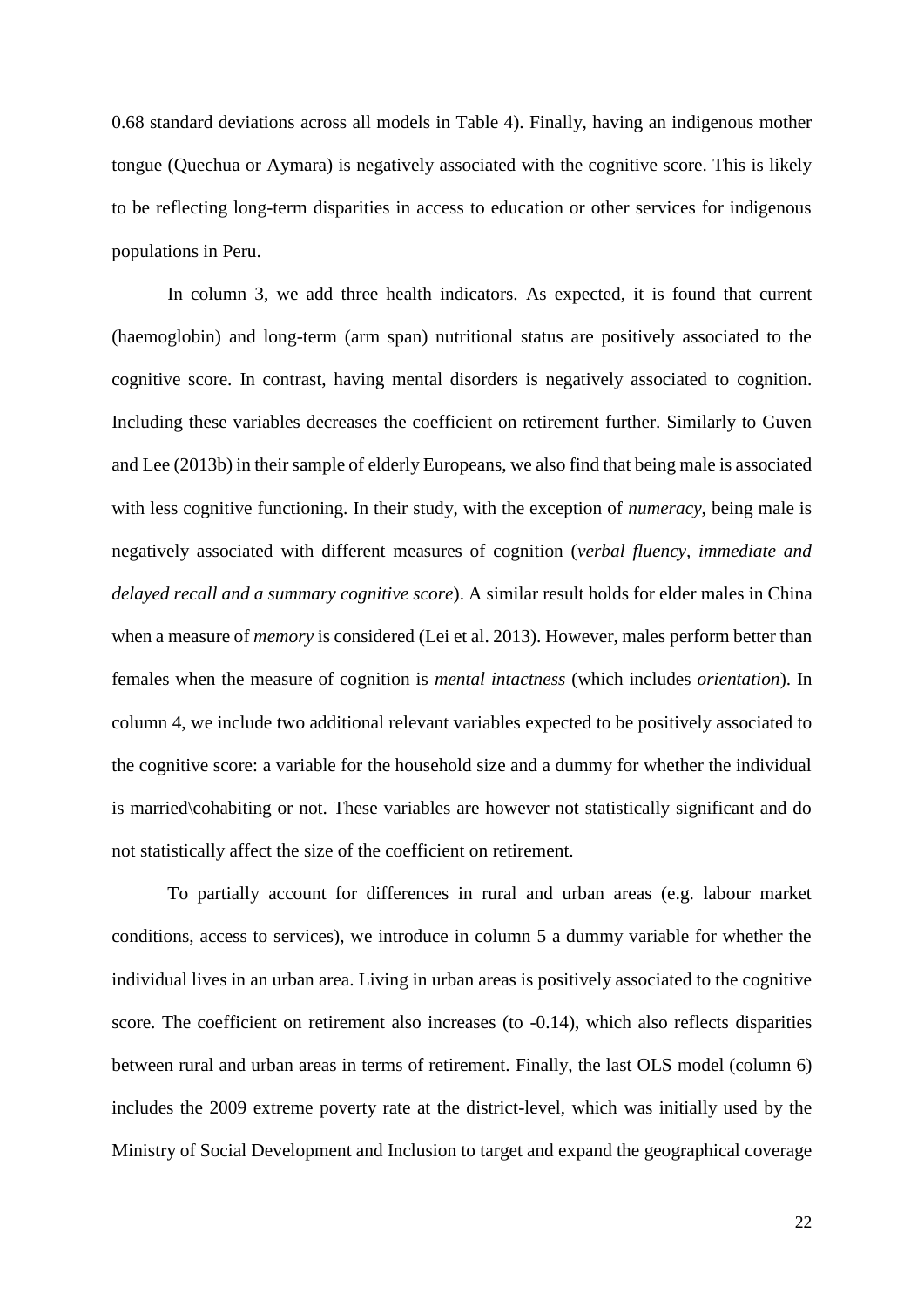of their social programs, including *Pension 65*. After controlling for the set of other covariates, we find neither associations between this variable and cognition nor changes on the coefficient of retirement.

Finally, to further deal with unobserved variables at the district level that might affect cognition, column 7 in Table 4 includes district fixed-effects. The increase in the coefficient on retirement (from -0.14 to -0.16) reflects the heterogeneity of districts in our sample (e.g. in terms of concentration of indigenous population and cumulative deprivations) and that unobserved variables at district level might affect retirement. The change in the coefficient on retirement between the models in columns 6 and 7 (0.01 standard deviations) is however reduced in size and should not represent a major concern for the following analysis. Given that our instrumental variables are at district level we are not able to include FE at district level in the CF estimations of Table 5.

Table 4 shows evidence that not including additional covariates other than retirement, significantly overestimate the coefficient on retirement (it decreases from -0.27 to -0.16 standard deviations). Because dealing with the omitted variable bias problem substantially reduced the magnitude of the coefficient on retirement, we might expect that dealing with the potential endogeneity of retirement, if relevant, would reduce the coefficient further.

As discussed in section 4, retirement is likely to be correlated with individual unobservable characteristics that also affect cognition, or both variables can suffer from reverse causality. To deal with the potential endogeneity of retirement, and considering its binary nature, we estimate a full MLE Control Function model. The estimates in Table 5 correspond to the CF estimation of the cognitive z-score on the set of covariates included in the model of column 6 in Table 4.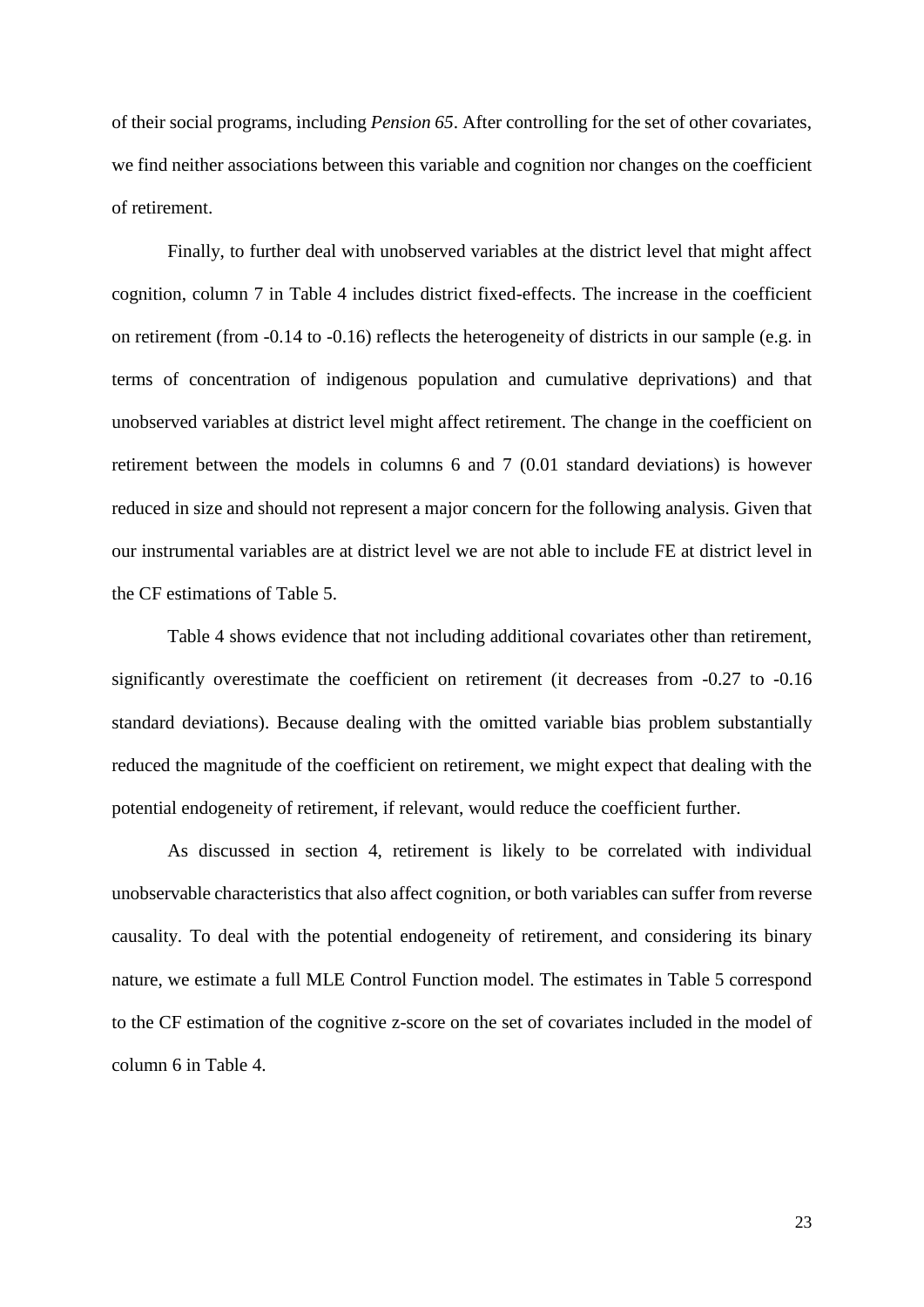| <b>Main Equation: Cognitive score</b><br>Retired (yes=1)<br>$-0.144$<br>(0.171)<br>$-0.062$<br>Male $(yes=1)$ |
|---------------------------------------------------------------------------------------------------------------|
|                                                                                                               |
|                                                                                                               |
|                                                                                                               |
|                                                                                                               |
| (0.045)                                                                                                       |
| $-0.033***$<br>Age                                                                                            |
| (0.003)                                                                                                       |
| $-0.672***$<br>Illiterate $(yes=1)$                                                                           |
| (0.038)                                                                                                       |
| $-0.287***$<br>Mother tongue is Quechua (yes=1)                                                               |
| (0.034)                                                                                                       |
| $-0.593***$<br>Mother tongue is Aymara (yes=1)                                                                |
| (0.060)                                                                                                       |
| $0.007***$<br>Arm span                                                                                        |
| (0.002)                                                                                                       |
| $0.019**$<br>Haemoglobin                                                                                      |
| (0.008)                                                                                                       |
| $-0.160***$<br>Mental disorders (yes=1)                                                                       |
| (0.034)                                                                                                       |
| Household size<br>$-0.009$                                                                                    |
| (0.007)                                                                                                       |
| 0.017<br>Married ( $yes=1$ )                                                                                  |
| (0.029)                                                                                                       |
| $0.143***$<br>Urban (yes= $1$ )                                                                               |
| (0.031)                                                                                                       |
| 0.001<br>Extreme poverty rate in 2009 in the district                                                         |
| (0.001)                                                                                                       |
| $1.353***$<br>Constant                                                                                        |
| (0.450)                                                                                                       |
| <b>Treatment equation: Retirement</b>                                                                         |
| Months Pension 65 is available in the district<br>$0.018***$                                                  |
| (0.004)                                                                                                       |
| $-0.682***$<br>Constant                                                                                       |
| (0.035)                                                                                                       |
| Rho<br>0.002                                                                                                  |
| Sigma<br>0.843                                                                                                |
| 0.001<br>Lambda                                                                                               |
| Wald test of $\rho = 0$ : $\chi^2$ (df = 1)<br>0.988                                                          |
| <b>Observations</b><br>3790                                                                                   |

Table 5: CF estimations of the cognitive z-score

Note: The Control Function (CF) model is estimated by full MLE. Standard errors are given in parenthesis and correspond to bootstrap (100 replications) samples of individuals within districts. \*  $p<0.1$  \*\* p<0.05 \*\*\* p<0.01.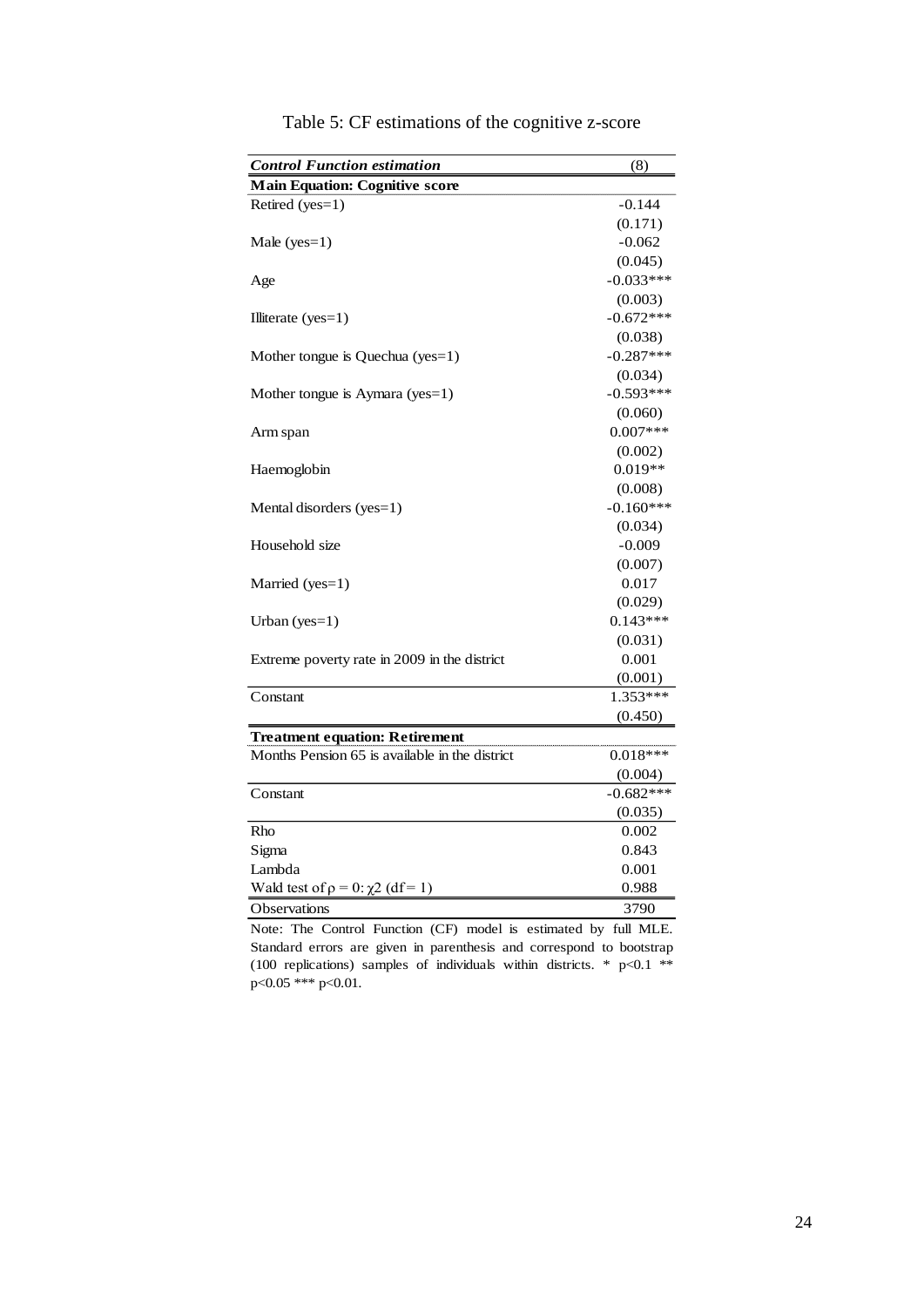Table 5 shows that the CF estimates of retirement are similar to those of the OLS model in Table 4, with the second one being biased downward<sup>10</sup>, although the size of the bias is negligible. Moreover, in the first stage, we find that a stronger presence of the *Pension 65* program in the district is statistically associated with an increase in the probability of retirement. The likelihood-ratio test at the bottom of Table 5 indicates that we cannot reject the null hypothesis that the error terms of the reduced-form and main-equation are uncorrelated and there is no endogeneity problem. This suggests that applying the OLS model is appropriate and brings unbiased estimates.

In comparing our estimates of the effect of retirement on cognition with other studies accounting for the reverse causality between retirement and cognition, we observe some substantial differences. Note, however, that this comparison must be done with caution because of differences regarding the cognitive score computation and sample selection. For instance, Rohwedder and Willis (2010) use age retirement eligibility as IV to estimate the effect of retirement on the memory score of a sample of American and European 50+ individuals. This effect is about -1.5 standard deviations, though it must be noted that these results are not controlled by variables other than the IV and the retirement indicator. Bingley and Martinello (2013) replicate the mentioned study and add schooling and gender as extra controls. We infer from their results that the effect of retirement on cognition is reduced to -0.9 standard deviations. Coe and Zamarro (2011) also use similar IV and sample (only Europeans 50+) as the previous studies but include a broader set of control variables such as socio-demographics, health and social activities. From the results of Coe and Zamarro  $(2011)$  we can infer<sup>11</sup> that the effect of retirement on memory is about -0.08 SD with OLS but it is not statistically different

1

<sup>&</sup>lt;sup>10</sup> Table A2 in the Appendix includes an additional CF estimation using the number of Pension 65 beneficiaries in the district just before the ESBAM baseline was collected (October-November 2012). Similarly to Table 5, we cannot reject the null hypothesis that the errors in the retirement and cognition equations are independent.

<sup>&</sup>lt;sup>11</sup> The population standard deviation of the memory score is not reported in  $\hat{C}$  ce and Zamarro (2011), but we assume that this is similar (is 3.3) to the one reported in Rohwedder and Willis (2010) who also use the same cognitive score and data source (SHARE), although include two additional countries (USA and UK).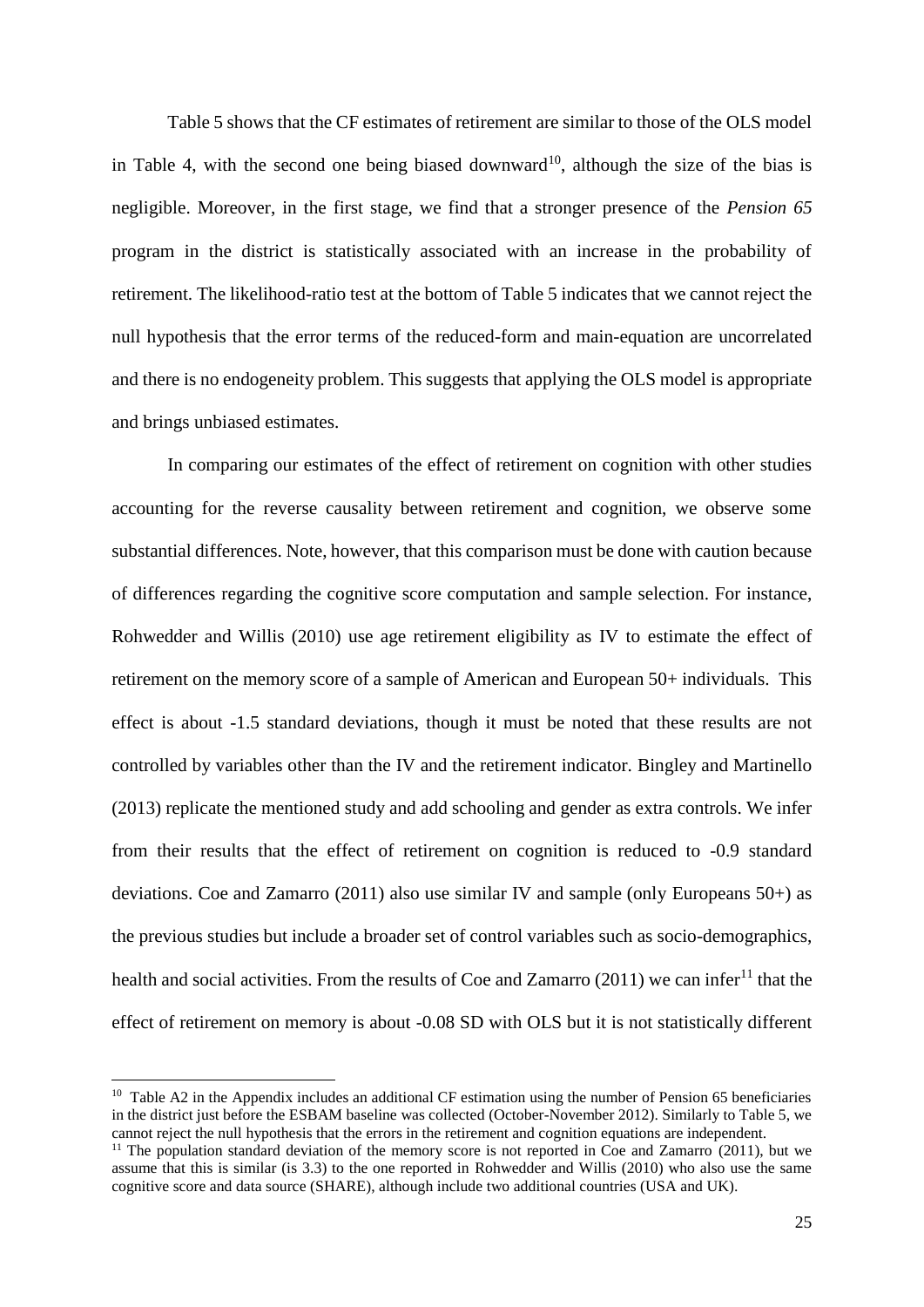from zero when IV estimation is employed. So, adding more controls attenuates the problem of omitted variable and reduces the effects of retirement on cognition. The magnitude of this last effect is much closer to ours than what other studies have shown. In our case, we do not find endogeneity between retirement and cognition and, in addition, the effect of retirement on cognition is smaller in magnitude than in the previous studies, which might be due to the characteristics of our sample.

The occupations in which elderly individuals in our sample worked are likely to be very precarious (given that 80 percent of them have not even completed primary school) and did not involve the use of high cognitive skills. Therefore, while in our sample retirement reduces cognition, its impact is smaller than the one found on samples of relatively better-skilled workers in the US and Europe.

|             |                | memory     | Drawing    | Total<br>cognitive |  |
|-------------|----------------|------------|------------|--------------------|--|
| $-0.161***$ | 0.004          | $-0.119**$ | $-0.027**$ | $-0.303***$        |  |
| (0.039)     | (0.024)        | (0.047)    | (0.014)    | (0.075)            |  |
| No          | N <sub>0</sub> | No         | No         | N <sub>0</sub>     |  |
| 3790        | 3790           | 3790       | 3790       | 3790               |  |
| 0.25        | 0.06           | 0.07       | 0.11       | 0.21               |  |
|             |                |            |            |                    |  |

Table 6: Robustness check – Different definitions of cognitive score

Note: Standard errors clustered at district-level are shown in parentheses. \* p<0.1 \*\* p<0.05 \*\*\* p<0.01.

As an additional analysis we estimate the effect of retirement on the levels of each of the four components of our cognitive score: *orientation, command, total memory (including immediate and delayed word memory recall)* and *drawing.* These regressions consider the same set of covariates included in column 6 in Table 4. Each column of Table 6 corresponds to separated OLS estimations of the effect of retirement on each of the mentioned components of cognition. Table 6 reports only the coefficient on retirement since it is our main variable of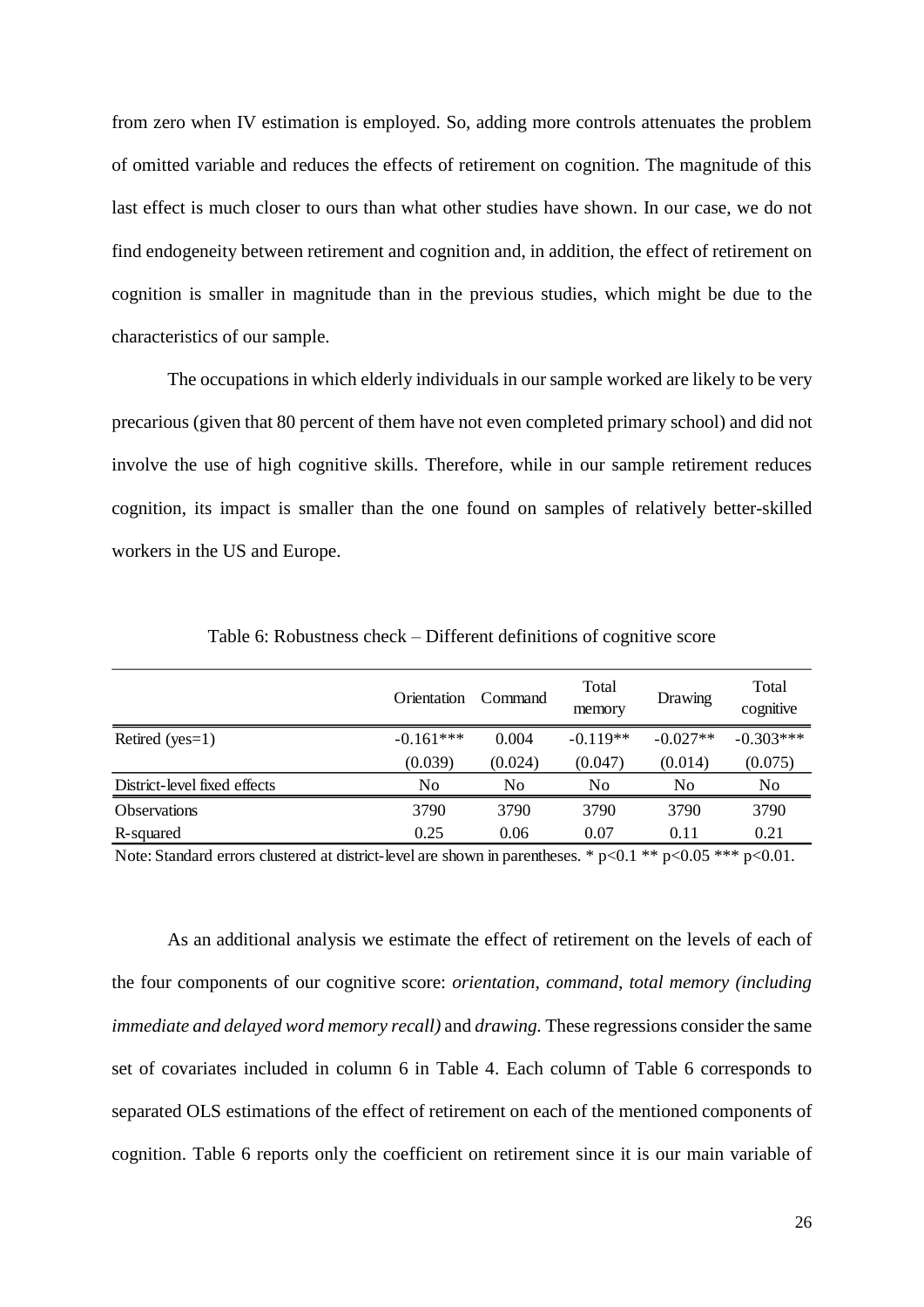interest<sup>12</sup>. Note that, unlike the previous specifications, the dependent variables in Table 6 correspond to the points obtained in the cognition test instead of the standardized values.

A first sight of the regressions in Table 6 shows that the effect of retirement on *orientation* is the largest, followed by the one on *memory*. In all the specifications the effect of retirement shows the expected negative sign, being the effect on *drawing,* which captures visual-spatial abilities, the less affected. No effect of retirement on command is found.

## **6 Discussion**

In this paper we have shown that retirement has a causal negative impact on the cognitive functioning of the elderly poor. This effect is about four times larger than the effect of age on retirement and robust to the inclusion of a number of other factors associated to cognition. The richness of the survey data ESBAM employed in this study allows us to use objective measures of health that affect cognitive functioning, jointly with cognitive tests and other standard demographic variables, which are rarely available in developing countries. There is an emerging economic literature on the effects of retirement on cognitive abilities, but this is mainly based in developed economies. In this way, our study contributes to this literature by focussing on a developing country, which presents a completely different setting: low social security coverage rates, very long or never-ending working lives, credit constraints, etc.

Moreover, our study can be useful for policy-making to assess what potential negative effects can bring the recent emergence of non-contributory pension programs in Latin America and other low and middle-income countries. These programs can induce a significant number of elderly into retirement and hence accelerate the decline of their cognitive abilities if these individuals do not maintain an engaged life style after retirement. As a consequence, this might create an important public health problem in the context of ageing societies. Cognitive

-

<sup>&</sup>lt;sup>12</sup> The complete tables are available upon request.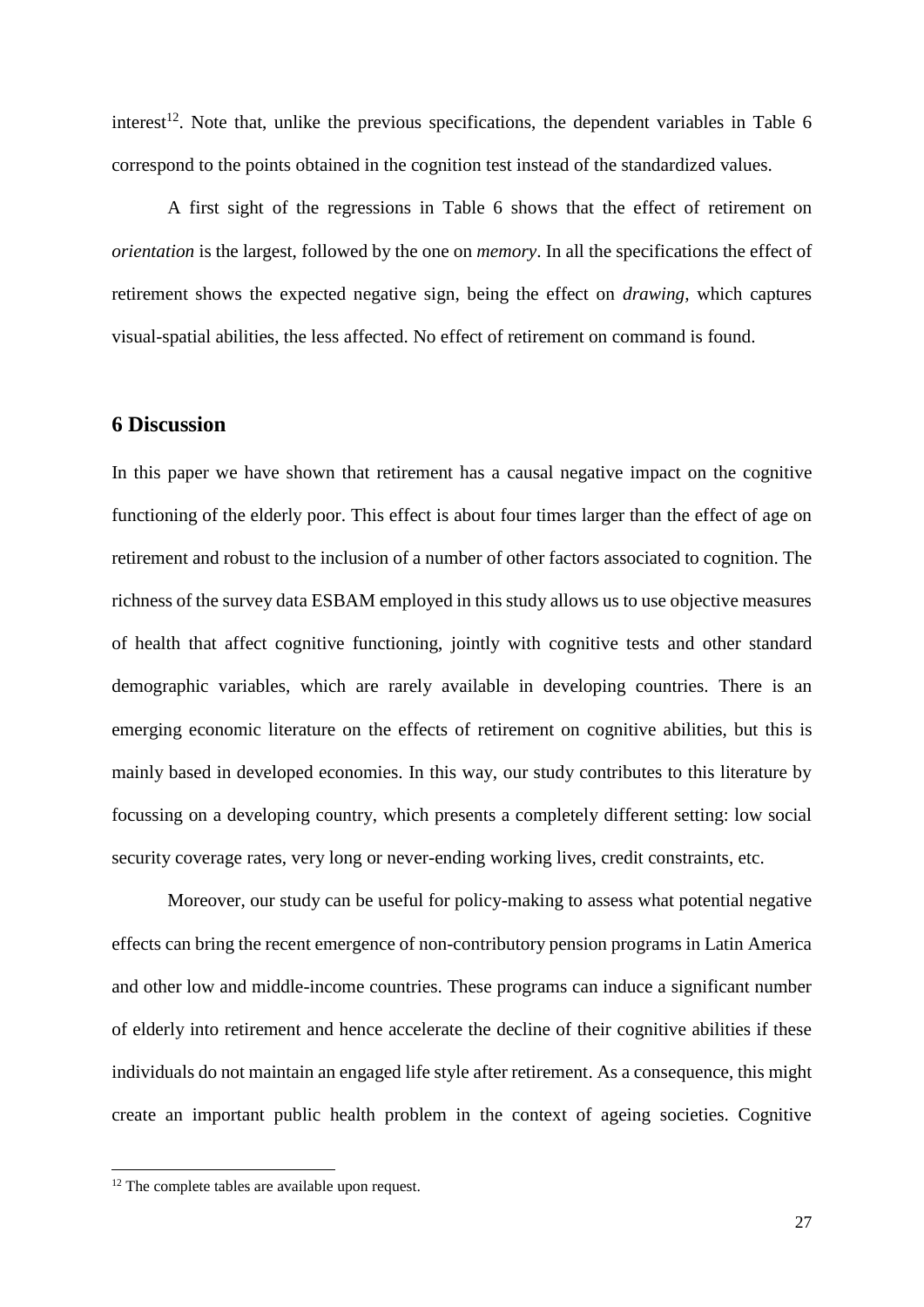impairment or dementia is associated with lower quality of life, more disability and higher health expenditures. Furthermore, it is important to maintain healthy elderly individuals as they play an important role in transmitting traditions, dialects, costumes and community memories.

Perhaps, a way to lessen the potential effect of sudden retirement on cognition is not only providing non-contributory pensions to the elderly poor, but also other attached components aimed at maintaining their cognitive functioning or at least retarding its decline. It might be the case that these new non-contributory pension schemes for the elderly should learn from the conditional cash transfer programs that tie the transfer to the accomplishment of some compulsory fulfilments to assure the wellbeing of the beneficiaries.

# **Acknowledgements**

We would like to thank the comments and suggestions made by conference and seminar participants at the University of Luxembourg, University of Leuven, Inter-American Development Bank, European Society for Population Economics (ESPE) conference in Lisbon, Peruvian Economic Association conference in Lima and the Royal Economic Society conference in Manchester.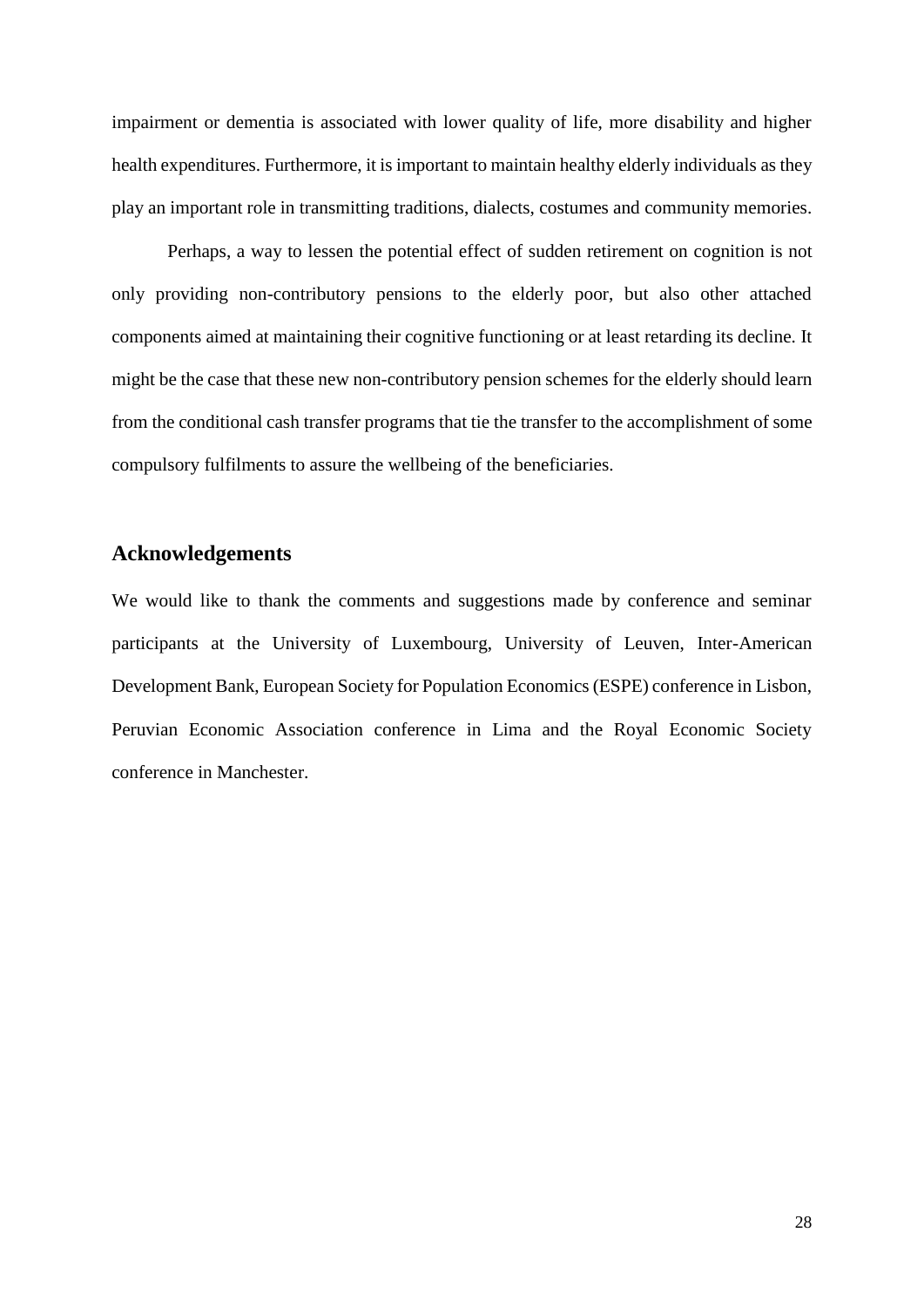## **References**

- Banks, James and Fabrizio Mazzonna. 2012. The effect of education on old age cognitive abilities: Evidence from a regression discontinuity design. *The Economic Journal* 122 (May), 418–448.
- Benjamin, Dwayne, Loren Brandt, and Jia-Zhueng Fan. 2003. Ceaseless toil? Health and labor supply of the elderly in rural China. Working paper no. 579, William Davidson Institute, Michigan.
- Bingley, Paul and Alessandro Martinello. 2013. Mental retirement and schooling. *European Economic Review* 63: 292-298.
- Börsch-Supan, Axel. 2013. Myths, scientific evidence and economic policy in an aging world. *The Journal of the Economics of Ageing* 1-2: 3-15.
- Bonsang, Erik, Stephan Adam, and Sergio Perelman. 2012. Does retirement affect cognitive functioning? *Journal of Health Economics* 31: 490-501.
- Case, Anne and Christina Paxson. 2008. Height, health and cognitive function at older ages" *American Economic Review: Paper & Proceedings* 98: 463-467.
- Celidoni, Martina, Chiara Dal Bianco and Guglielmo Weber. 2013. Early retirement and cognitive decline. A longitudinal analysis using SHARE data. Working Paper no. 174, Department of Economics and Management, University of Padua, Padua.
- Chodosh, Joshua, Deborah M. Kado, Teresa E. Seeman, and Arun S. Karlamangla. 2007. Depressive symptoms as a predictor of cognitive decline: MacArthur Studies of Successful Aging. *The American Journal of Geriatric Psychiatry* 15: 406-415.
- Coe, Norma B., and Gema Zamarro. 2011. Retirement effects on health in Europe. *Journal of Health Economics* 30: 77–86.
- Cunha, Flavio, and James Heckman. 2007. The Technology of Skill Formation. *American Economic Review*, 97: 31–47.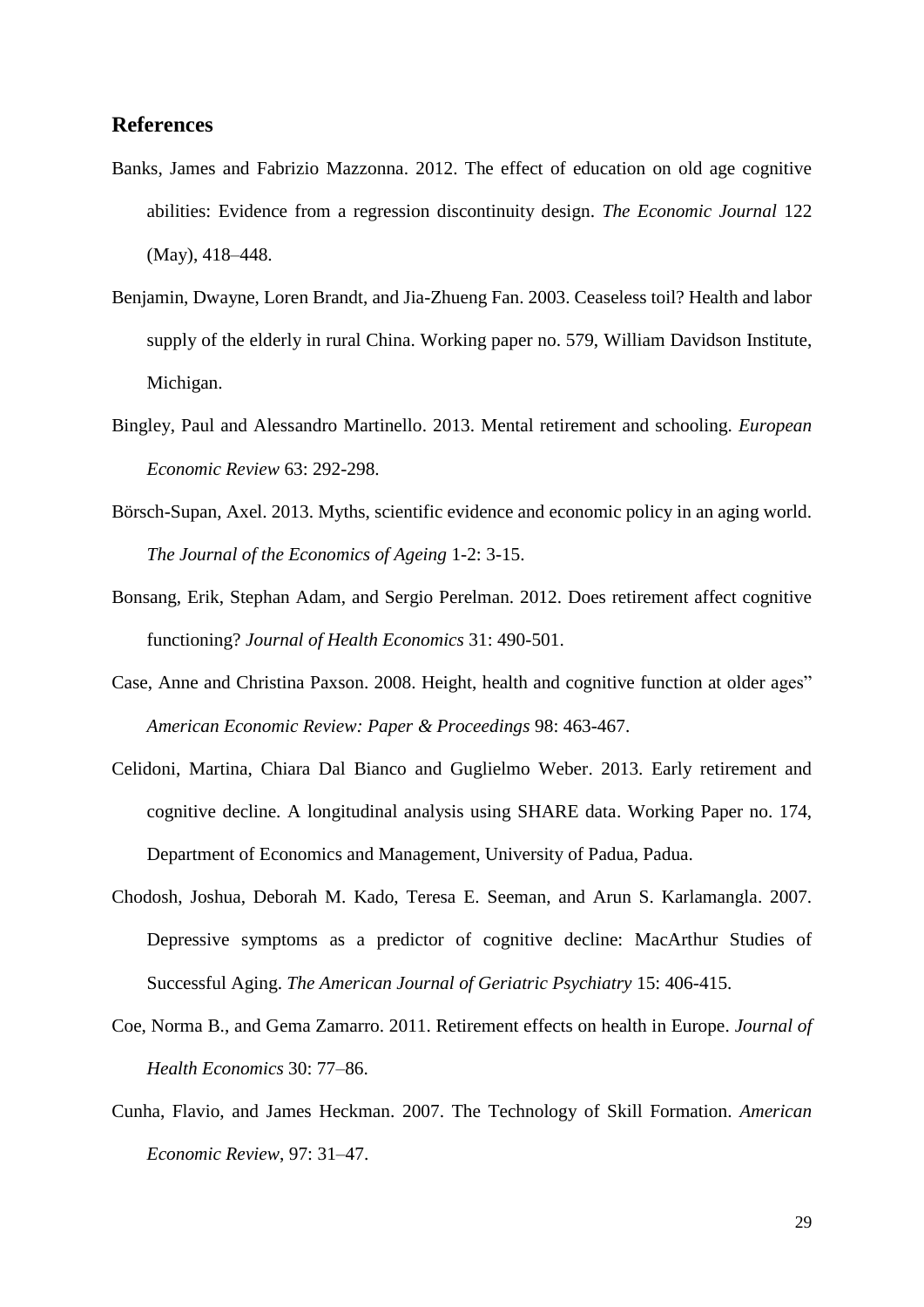- ------. 2008. Formulating, identifying and estimating the technology of cognitive and noncognitive skill formation. *Journal of Human Resources*, 43: 738–782.
- Cunha, Flavio, James J. Heckman, Lance Lochner, and Dimitriy V. Masterov. 2006. Interpreting the evidence on life cycle skill formation. In *Handbook of the Economics of Education*, ed. Hanushek, Eric A and FinisWelch. Amsterdam: North-Holland, Chapter 12, 697–812.
- Cunha, Flavio, James J. Heckman, and Susanne M. Schennach. 2010. Supplement to 'Estimating the technology of cognitive and noncognitive skill formation: Appendix'. *Econometrica* 78(3): 883-931.
- Davis-Friedmann, Deborah. 1991. *Long lives: Chinese elderly and the communist revolution*. Stanford: Stanford University Press.
- De Carvalho-Filho, Irineu Evangelista. 2008. Old-age benefits and retirement decisions of rural elderly in Brazil. *Journal of Development Economics*, 86, no. 1: 129-146.
- De Lucia, E., Fabrizio Lemma, Fikru Tesfaye, Tsegaye Demisse, and Saila Ismail. 2002. The use of armspan measurement to assess the nutritional status of adults in four Ethiopian ethnic groups. *European Journal of Clinical Nutrition* 56(2): 91-95.
- Dell, Melisa. 2010. The Persistent effects of Peru's mining Mita. *Econometrica* 78(6): 1863- 1903.
- Dotson, Vonetta M., Susan M. Resnick, and Alan B. Zonderman. 2008. Differential association of concurrent, baseline, and average depressive symptoms with cognitive decline in older adults. *American Journal of Geriatric Psychiatry* 16: 318-330.
- Fillenbaum, G. G., D. C. Hughes, A. Heyman, L. K. George, and D. G. Blazer. 1988. Relationship of health and demographic characteristics to Mini-Mental State Examination score among community residents. *Psychological Medicine* 18: 719-726.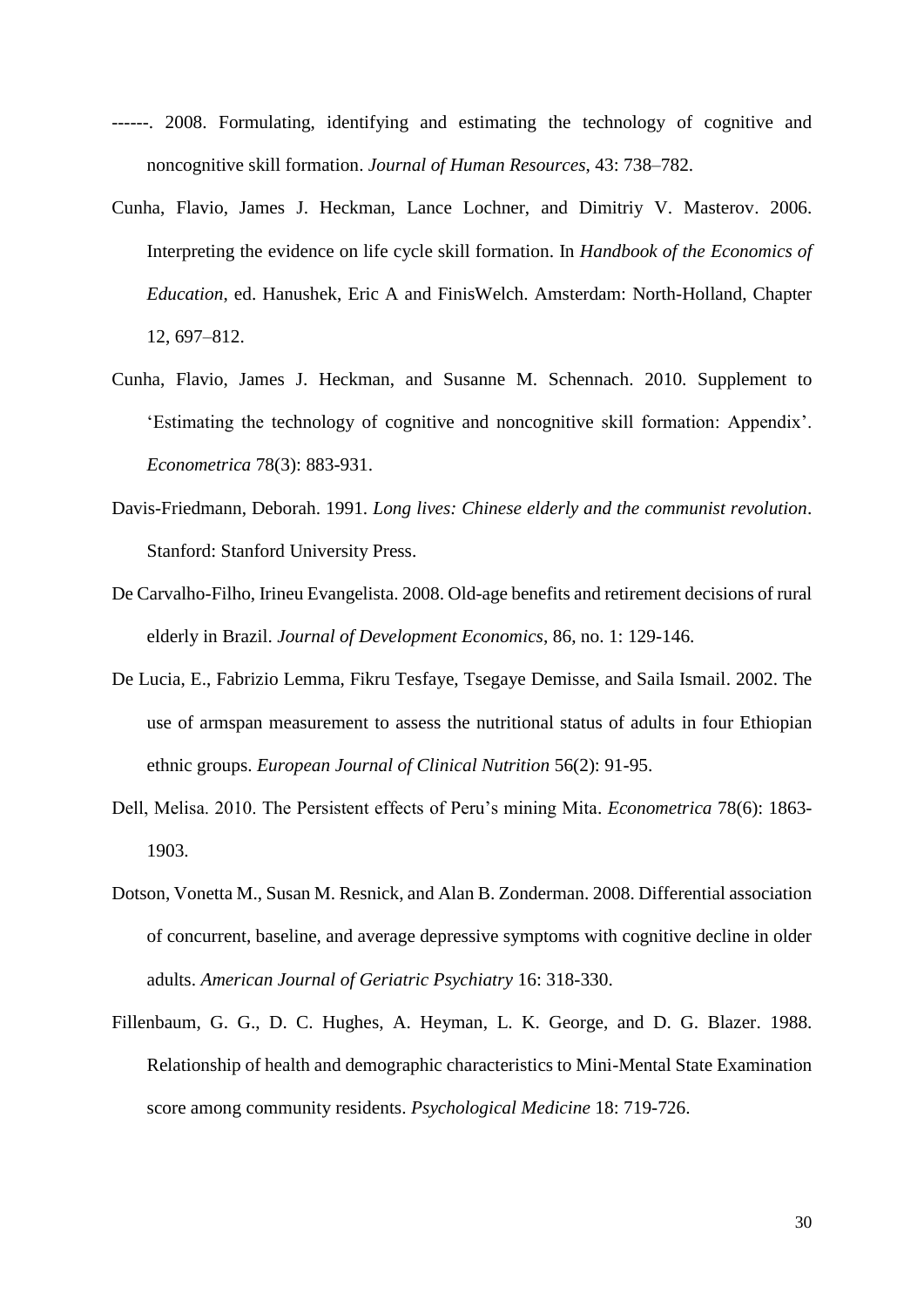- Folstein, Marshal F., Susan E. Folstein, and Paul R. McHugh. 1975. "Mini-mental state": A practical method for grading the cognitive state of patients for the clinician. *Journal of Psychiatric Research* 12 (3): 189-98.
- Glymour, M. M., Ichiro Kawachi, Christopher S. Jencks, and Lisa F. Berkman. 2008. Does childhood schooling affect old age memory or mental status? Using state schooling laws as natural experiments. *Journal of Epidemiology and Community Health* 62(6): 532-537.
- Guven, Cahit, and Wang Sheng Lee. 2013a. Height and cognitive function at older ages: Is height a useful summary measure of early childhood experiences? *Health Economics*, 22: 224-233.
- ------. 2013b. Height, ageing and cognitive abilities across Europe. *Economics & Human Biology*, http://dx.doi.org/10.1016/j.ehb.2013.12.005.
- Herzog, A. Regula, and Robert B. Wallace. 1997. Measures of cognitive functioning in the AHEAD study. *The Journals of Gerontology Series B*, 52B (Special Issue): 37-48.
- Hong, Chang Hyung, Cherie Falvey, Tamara B. Harris, Eleanor M. Simonsick, Suzanne Satterfield, Luigi Ferrucci, Andrea L. Metti, Kushang V. Patel, and Kristine Yaffe. 2013. Anemia and risk of dementia in older adults. Findings from the Health ABC study. *Neurology* 81(6): 528-533.
- Jorm, Anthony F., Bryan Rodgers, A. Scott Henderson, Ailsa E. Korten, Patricia A. Jacomb, Helen Christensen, and Andrew Mackinnon. 1998. Occupation type as a predictor of cognitive decline and dementia in old age. *Age and Ageing* 27(4): 477-483.
- Kwok, Terry, and M. N. Whitelaw. 1991. The use of armspan in nutritional assessment of the elderly. *Journal of the American Geriatrics Society* 39(5): 492-6.
- Kwok, Terry, E. Lau and J. Woo. 2002. The prediction of height by armspan in older Chinese people. *Annals of Human Biology* 29(6): 649-56.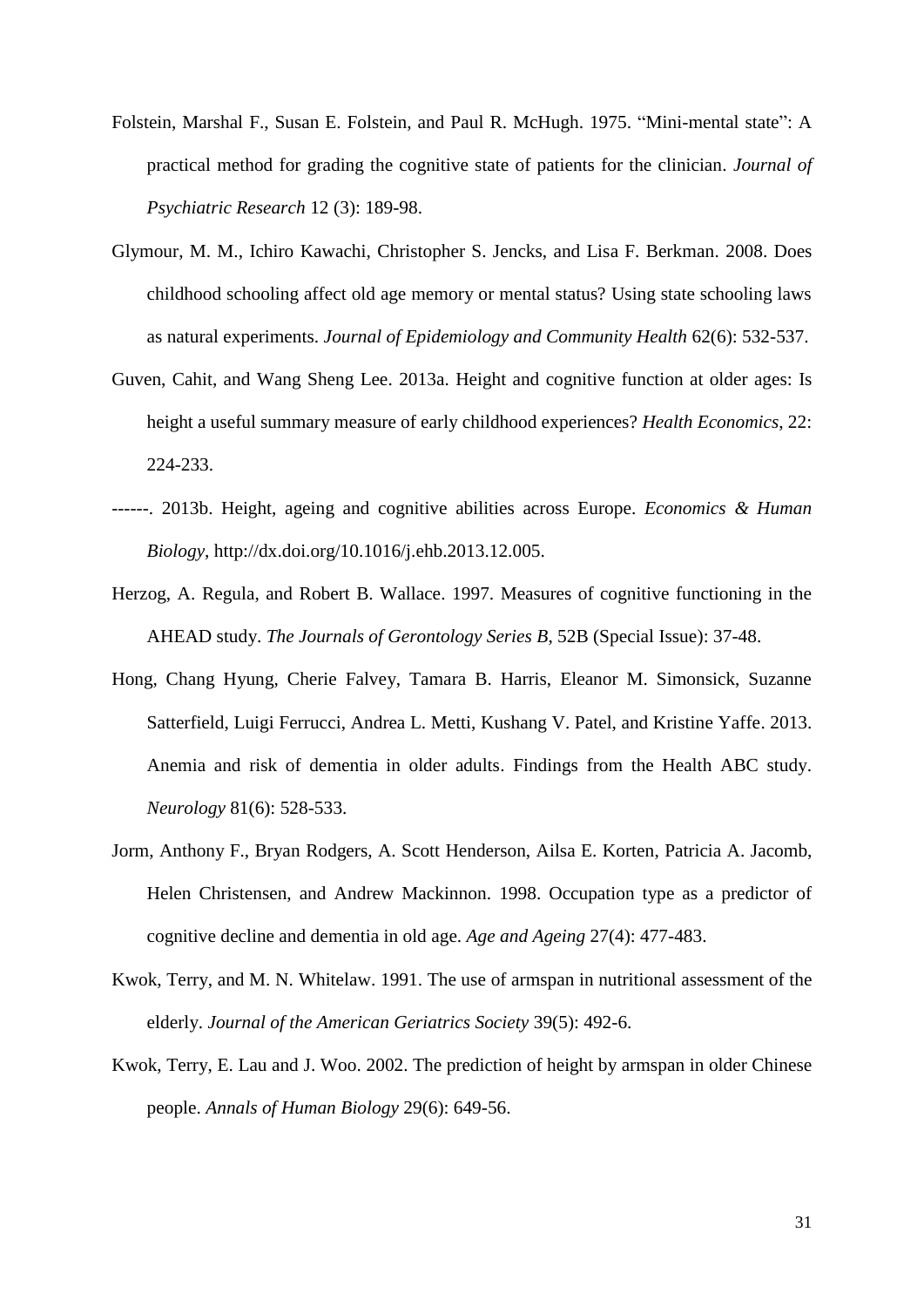- Lei, Xiaoyan, Yuqing Hu, John J. McArdle, James P. Smith, and Yaohui Zhao. 2012. Gender differences in cognition among older adults in China. *Journal of Human Resources* 47(4): 951-971.
- Lei, Xiaoyan, James P. Smith, Xiaoting Sun and Yaohui Zhao. 2013. Gender differences in cognition in China and reasons for change over time: Evidence from CHARLS. Discussion Paper No. 7536, IZA, Bonn.
- Maurer, Jurgen. 2010. Height, education and cognitive function at older ages: International evidence from Latin America and the Caribbean. *Economics and Human Biology*, 8: 168- 176.
- Mazzonna, Fabrizio, and Franco Peracchi. 2012. Aging, cognitive abilities, and retirement. *European Economic Review* 56: 691-710.
- McFadden, Daniel. 2008. Human capital accumulation and depreciation. *Review of Agricultural Economics* 30: 379-385.
- Olivera, Javier and Blanca Zuluaga. 2014. The ex-ante effects of non-contributory pensions in Colombia and Peru. *Journal of International Development*, 26(7): 949-973.
- Potter, Guy G., Michael J. Helms, and Brenda L. Plassman. 2008. Associations of job demands and intelligence with cognitive performance among men in late life. *Neurology* 70: 1803- 1808.
- Rofman, Rafael and Maria L. Oliveri. 2011. La cobertura de los sistemas previsionales en América Latina: conceptos e indicadores. Serie de Documentos de Trabajo sobre Políticas Sociales Nº 7, Oficina Regional para América Latina del Banco Mundial.
- Rohwedder, Susann, and Robert J. Willis. 2010. Mental retirement. *Journal of Economic Perspectives* 24 (1): 1-20.

Rowe, John W., and Robert L. Kahn. 1998. *Successful Aging*, New York: Pantheon Books.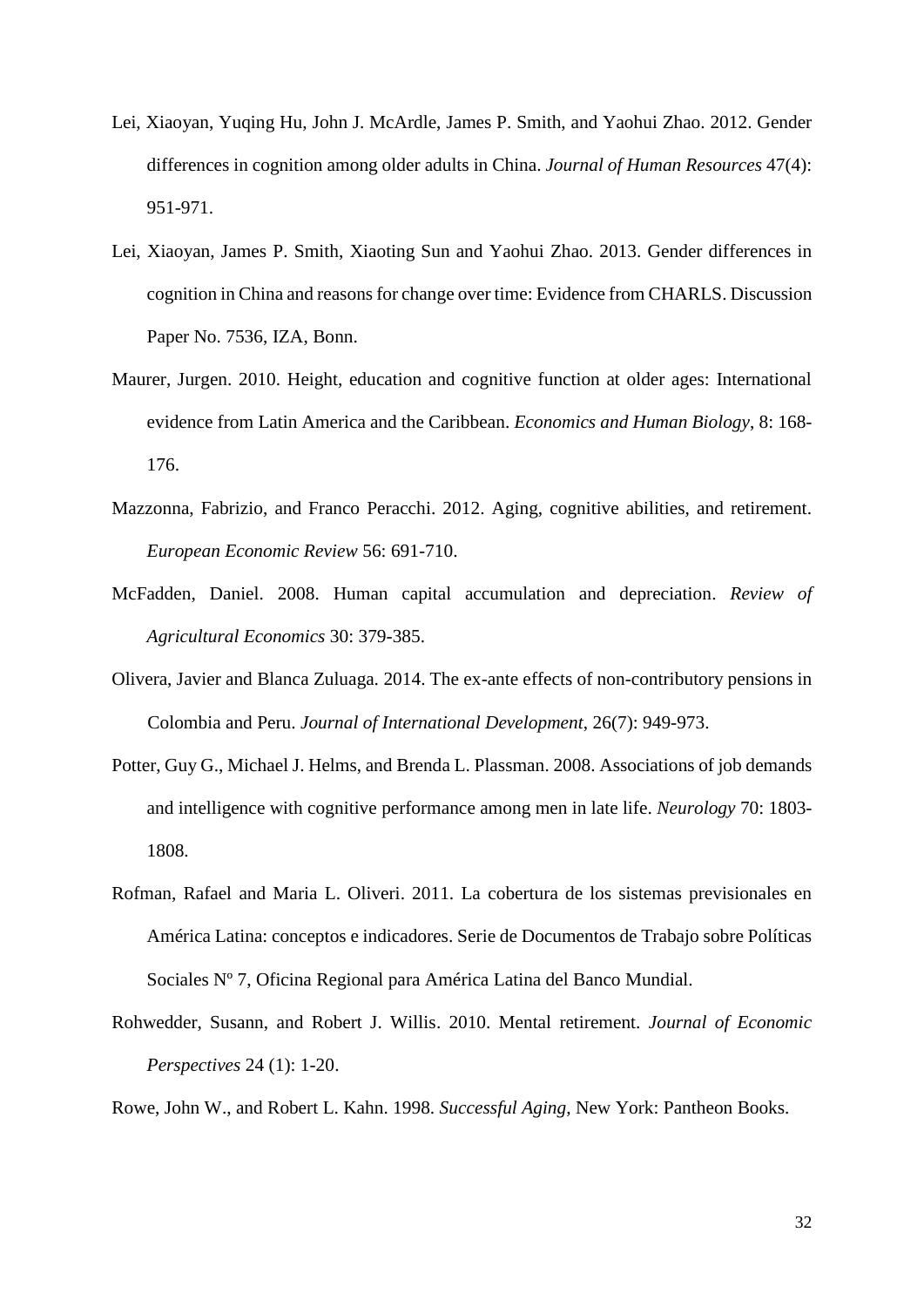- Salthouse, Timothy A. 1996. The Processing-speed theory of adult age differences in cognition. *Psychological Review* 103(3): 403-428.
- ------. 2006. Mental exercise and mental aging: evaluating the validity of the use it or lose it hypothesis. *Perspectives on Psychological Science* 1: 68-87.
- Schooler, Carmi, Mesfin Samuel Mulatu, and Gary Oates. 1999. The continuing effects of substantively complex work on the intellectual functioning of older workers. *Psychology and Aging* 14: 483-506.
- Tood, Petra. E. and Kenneth I. Wolpin. 2003. On the specification and estimation of the production function for cognitive achievement. *Economic Journal*, 113, F3–F33.
- World Health Organization. 2002. Active Ageing: A Policy Framework. Geneva: World Health Organization.
- Wooldridge, Jeffrey M. 2010. *Econometric analysis of cross section and panel data*. 2nd ed. Cambridge, MA: MIT Press.
- Yount, Kathryn M., John Hoddinott, Aryeh D. Stein, and Ann M. DiGirolamo. 2009. Individual capital and cognitive ageing in Guatemala. *Population Studies*, 63, 295–306.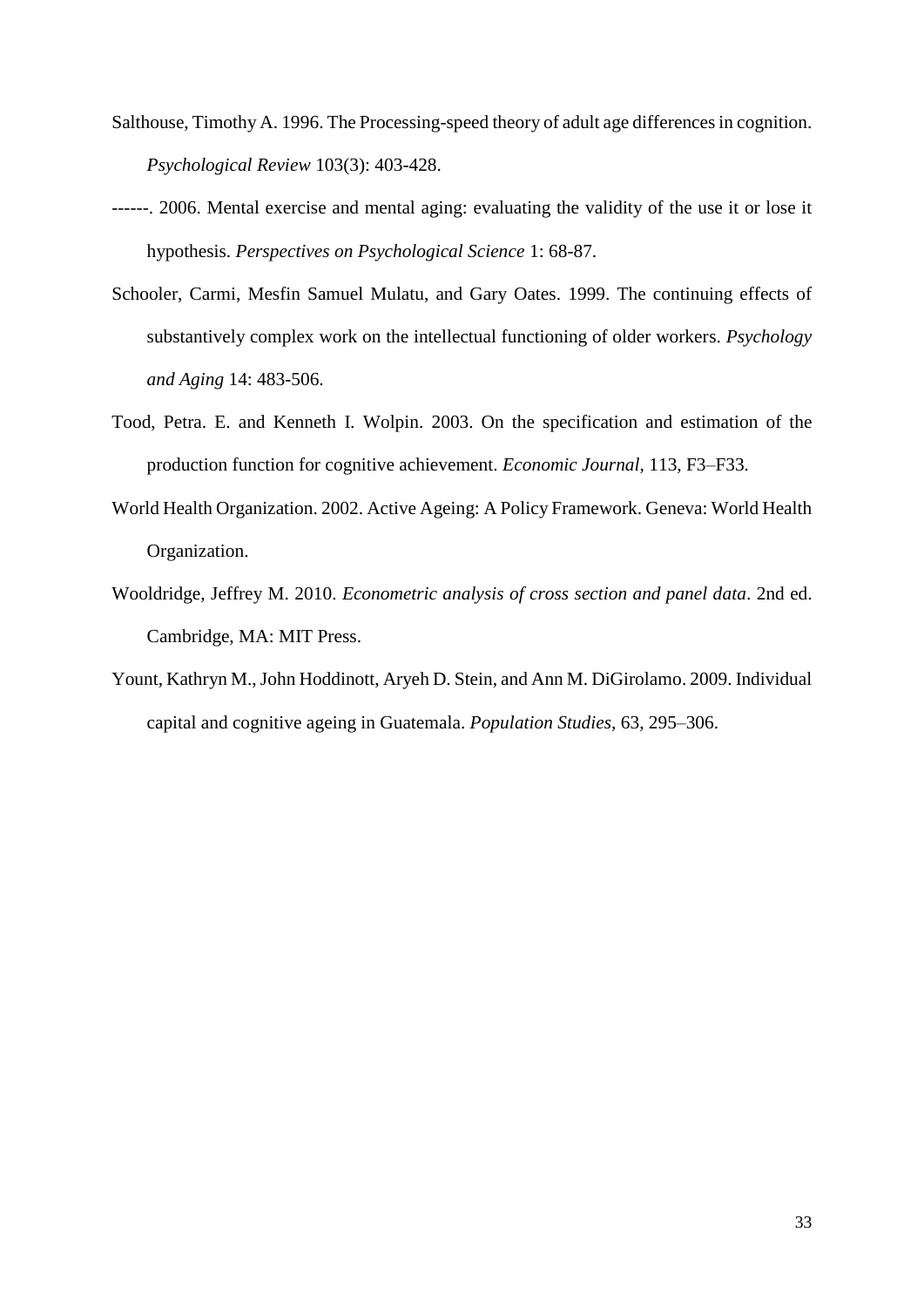# **Appendix**

| Country       | Name of scheme                                      | Year's<br>creation | Benefit<br>(percent)<br>$GDP$ p. c.) | Age                      | Targeting                          | Number of<br>recipients | percent<br>Pop $60+$<br>covered | Cost<br>(percent<br>GDP) |
|---------------|-----------------------------------------------------|--------------------|--------------------------------------|--------------------------|------------------------------------|-------------------------|---------------------------------|--------------------------|
| Argentina     | Pensiones Asistenciales                             | 1,994              | 14.4                                 | 70                       | Means-tested                       | 75,229                  | 1.3                             | 0.23                     |
| Bolivia       | Renta Dignidad                                      | 2,008              | 1.6                                  | 60                       | Universal                          | 788,969                 | 103.3                           | 1.06                     |
| <b>Brazil</b> | Previdencia Rural                                   | 1,991              | 32.6                                 | $60$ (m) $/$<br>55 $(f)$ | Means-tested and<br>for rural area | 5,851,554               | 28.3                            | 1.50                     |
| <b>Brazil</b> | Beneficio de Prestacao<br>Continuada                | n.d.               | 32.6                                 | 65                       | Means-tested                       | 1,700,000               | n.d.                            | 0.30                     |
| Chile         | Pension Basica Solidaria de<br>Vejez                | 2,008              | 13.6                                 | 65                       | Means-tested                       | 403,144                 | 16.7                            | 0.90                     |
| Colombia      | Programa Colombia Mayor                             | 2,003              | 5.1                                  | $57(m)$ /<br>52 $(f)$    | Means-tested,<br>Regional          | 214,480                 | 6.4                             | 0.02                     |
| Costa Rica    | Programa Regimen No<br>Contributivo                 | 1,974              | 20.2                                 | 65                       | Means-tested                       | 83,438                  | 19.7                            | 0.18                     |
| Ecuador       | Pension para Adultos<br><b>Mayores</b>              | 2,003              | 11.8                                 | 65                       | Means-tested                       | 583,817                 | 39.2                            | 0.31                     |
| El Salvador   | <b>Pension Basica Universal</b>                     | 2,009              | 16.9                                 | 70                       | Means-tested                       | 13,600                  | 2.3                             | 0.04                     |
| Guatemala     | Programa de aporte<br>economico del Adulto<br>Mayor | 2,005              | 19.5                                 | 65                       | Means-tested                       | 103,125                 | 11.2                            | n.d.                     |
| Honduras      | Bono para la Tercera Edad                           | 2,011              | 1.3                                  | 65                       | Means-tested                       | 66,667                  | 8.5                             | 0.01                     |
| Mexico        | $65$ y mas                                          | 2,007              | 0.4                                  | 65                       | Pensions-tested                    | 2,200,000               | 22.4                            | 0.11                     |
| Mexico        | Pension Alimentaria<br>Ciudadana                    | 2,003              | 8.5                                  | 68                       | In Mexico City<br>(Universal)      | 2,000,000               | 20.4                            | 0.04                     |
| Mexico        | Amanecer                                            | 2,007              | 5.2                                  | 64                       | In Chiapas State<br>(Universal)    | 238,000                 | 2.4                             | n.d.                     |
| Panama        | 100 a los 70                                        | 2,009              | 14.1                                 | 70                       | Pensions-tested                    | 86,392                  | 22.5                            | n.d.                     |
| Peru          | Pension 65                                          | 2,011              | 9.3                                  | 65                       | Means-tested                       | 247,673                 | 9.1                             | 0.19                     |
| Paraguay      | Pension alimentaria                                 | 2,009              | 30.7                                 | 65                       | Means-tested                       | 31,454                  | 5.9                             | 0.00                     |
| Uruguay       | Programa de Pensiones No-<br>Contributivas          | 1,995              | 27.8                                 | 70                       | Means-tested                       | 31,577                  | 5.1                             | 0.62                     |
| Venezuela     | Gran Mision Amor Mayor                              | 2,011              | 40.8                                 | 60 (m) /<br>55 $(f)$     | Means-tested                       | 675,000                 | 24.6                            | 0.02                     |

# Table A1. Non-contributory pension programs in Latin America

Source: Olivera and Zuluaga (2014) and Government sites for Honduras and Peru figures.